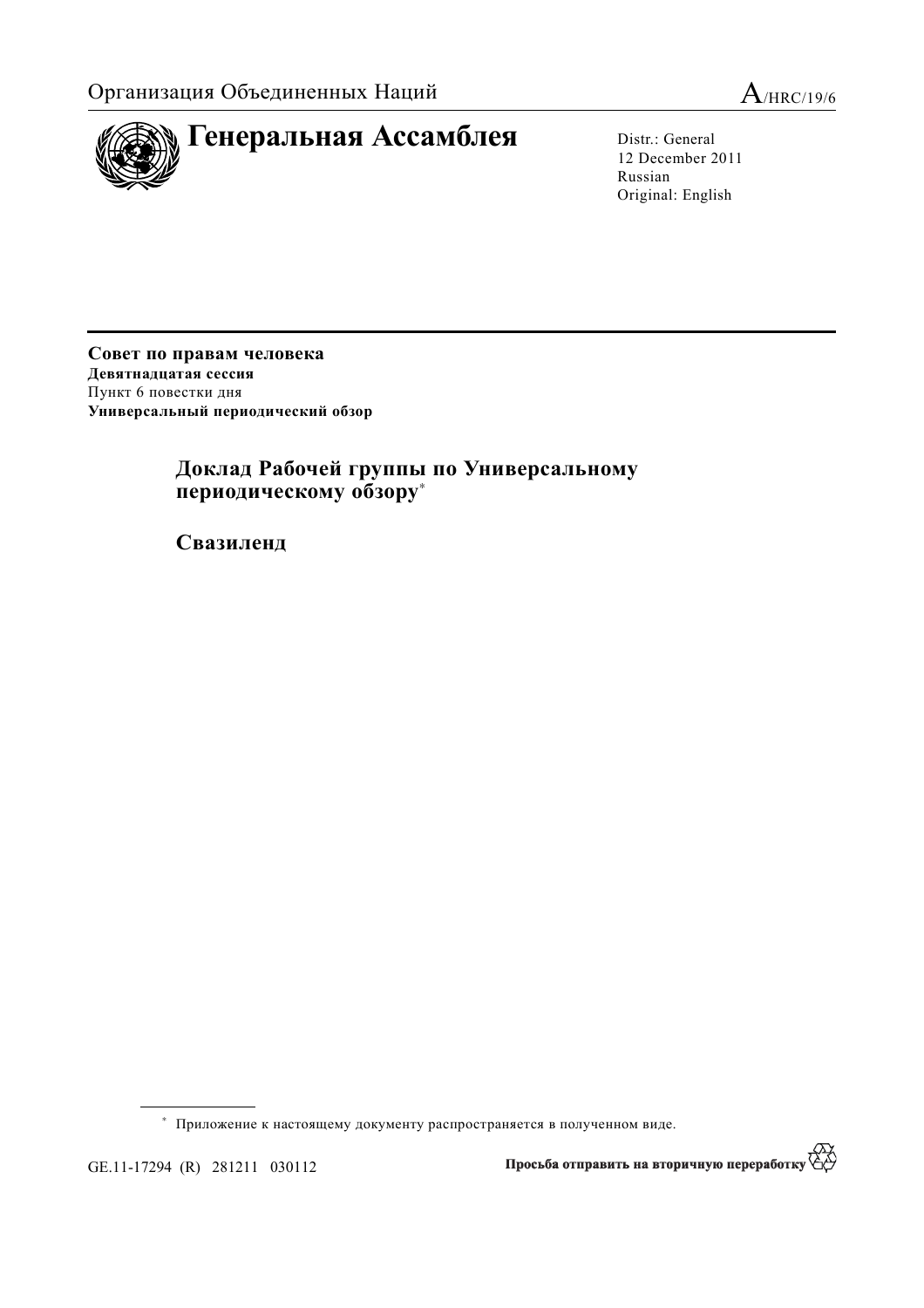# Содержание

|            |                                                                  | Пункты    | Cmp.          |
|------------|------------------------------------------------------------------|-----------|---------------|
|            |                                                                  | $1 - 4$   | 3             |
|            |                                                                  | $5 - 75$  | $\mathcal{E}$ |
|            | A.                                                               | $5 - 21$  | 3             |
|            | Интерактивный диалог и ответы государства – объекта обзора<br>B. | $22 - 75$ | -6            |
| Н.         |                                                                  | $76 - 79$ | 15            |
| Приложение |                                                                  |           |               |
|            |                                                                  |           | 26            |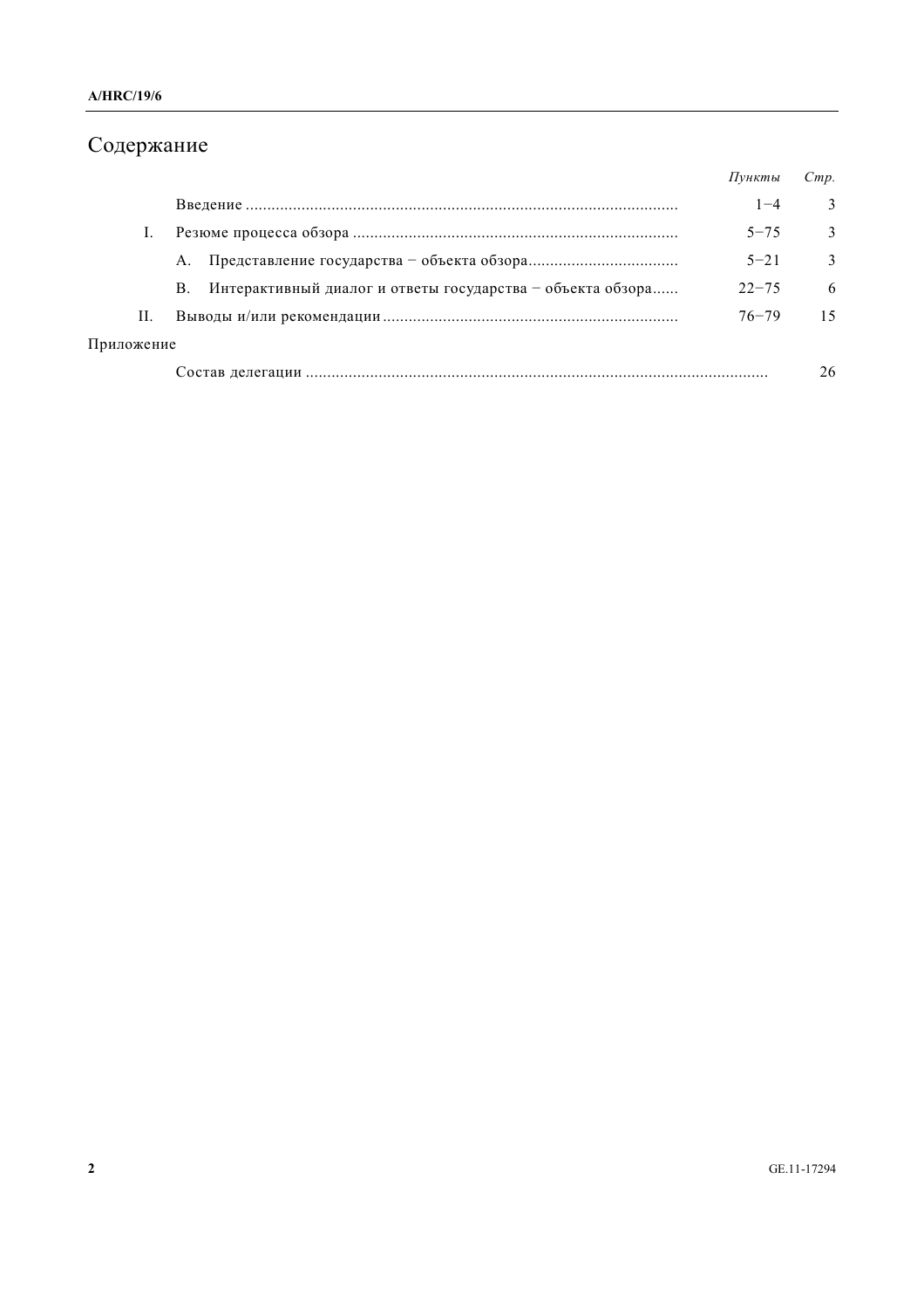## **Введение**

1. Рабочая группа по универсальному периодическому обзору, учрежденная в соответствии с резолюцией 5/1 Совета по правам человека от 18 июня 2007 года, провела свою двенадцатую сессию  $3-14$  октября 2011 года. Обзор по Свазиленду состоялся на 4-м заседании 4 октября 2011 года. Делегацию Свазиленда возглавлял исполняющий обязанности Министра юстиции и конституционных дел Мгвагва Гамедзе. На своем 8-м заседании, состоявшемся 6 октября 2011 года, Рабочая группа приняла настоящий доклад по Свазиленду.

2. 20 июня 2011 года для содействия проведению обзора по Свазиленду Совет по правам человека отобрал группу докладчиков ("тройку") в составе представителей следующих стран: Венгрии, Камеруна и Швейцарии.

3. В соответствии с пунктом 15 приложения к резолюции 5/1 для проведения обзора по Свазиленду были изданы следующие документы:

а) национальный доклад и письменное представление в соответствии с пунктом 15 a) (A/HRC/WG.6/12/SWZ/1);

b) подборка, подготовленная Управлением Верховного комиссара Организации Объединенных Наций по правам человека (УВКПЧ) в соответствии с пунктом 15 b) (A/HRC/WG.6/12/SWZ/2 и Corr.1);

с) резюме, подготовленное УВКПЧ в соответствии с пунктом 15 с) (Ⱥ/HRC/WG.6/12/SWZ/3).

4. Через "тройку" Свазиленду был препровожден перечень вопросов, заранее подготовленных Швейцарией, Соединенным Королевством Великобритании и Северной Ирландии и Нидерландами. С этими вопросами можно ознакомиться на странице универсального периодического обзора (УПО) в экстранете.

## **И.** Резюме процесса обзора

#### А. Представление государства – объекта обзора

5. Свазиленд сообщил, что его национальный доклад Совету по правам человека был подготовлен межминистерским комитетом по УПО. В состав этого Комитета вошли представители Комиссии по правам человека и государственному управлению и организаций гражданского общества.

6. В 2005 году в Свазиленде была принята Конституция с обеспеченным судебными гарантиями Биллем о правах. Конституцией предусмотрено создание независимой Комиссии по правам человека и государственному управлению, уполномоченной расслеловать жалобы на предполагаемые нарушения основных прав и свобод. Первый состав Комиссии приступил к работе в сентябре 2009 года. Положения Конституции по сути являются диспозитивными, что дает Комиссии возможность осуществлять свой мандат. Комиссия обладает полномочиями делать заключения по правозащитным жалобам на частные и государственные учреждения в целях исправления, устранения или прекращения нарушений прав человека.

7. Свазиленл является участником шести основных международных договоров о правах человека. Кроме того, 25 сентября 2007 года Свазиленд подписал Конвенцию о правах инвалидов. В соответствии с Конституцией для ратифика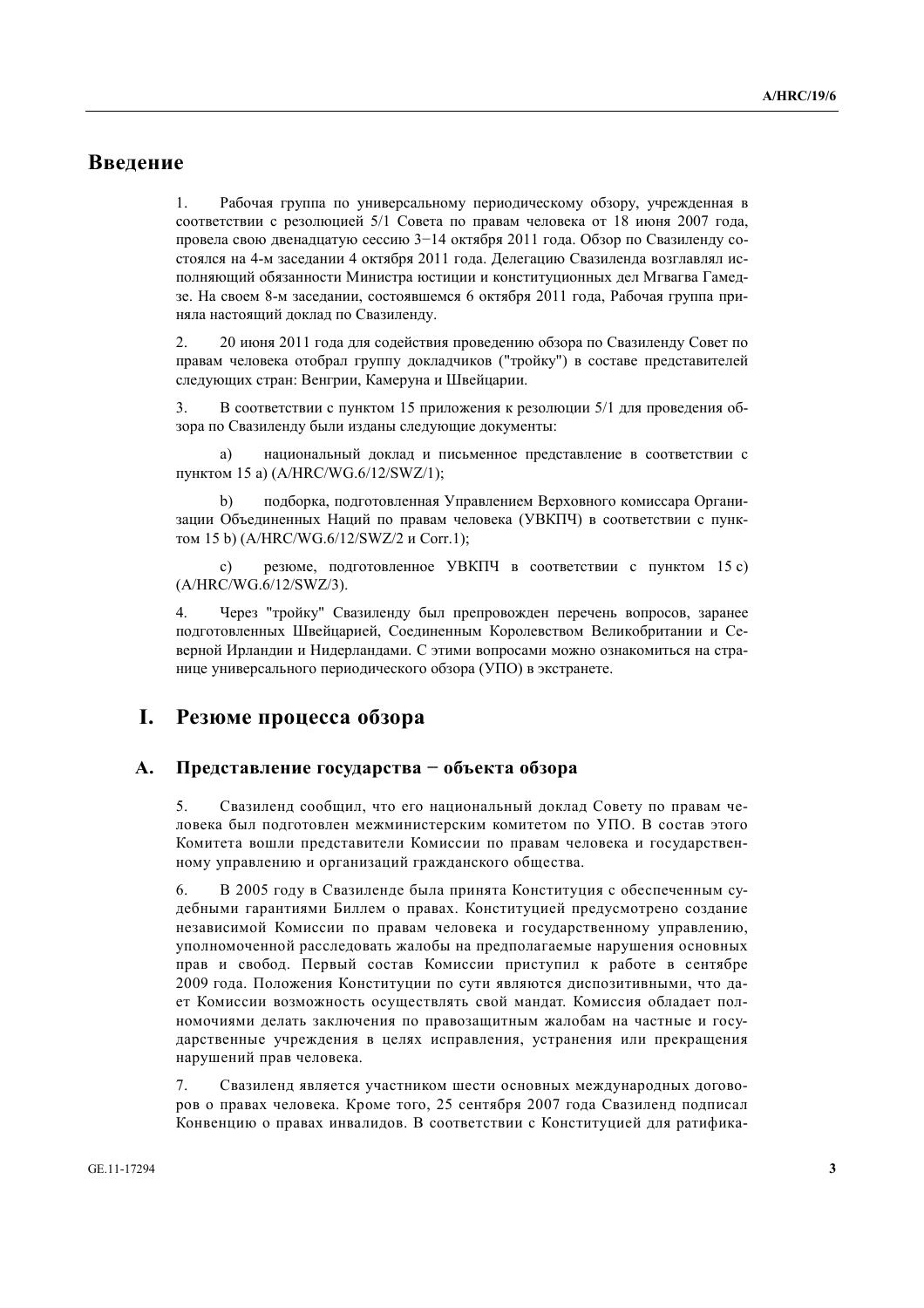ции международных соглашений требуется резолюция, которую поддержит как минимум две трети членов парламента на совместном заседании. Министерство иностранных дел и международного сотрудничества организовало курсы профессиональной подготовки для членов парламента, в частности по Конвенции о правах инвалидов, и этот договор был представлен парламенту для последуюшей ратификации. Правительство также рассматривает вопрос о присоединении ко всем остальным международным договорам о правах человека.

8. Свазиленд признает, что государство не выполнило свои обязательства по представлению докладов, предусмотренные договорами о правах человека. По этой причине Свазиленд обратился за технической помощью и укреплением потенциала в отношении представления докладов и принятия последующих мер по заключительным замечаниям и рекомендациям специальных процедур и механизмов Организации Объединенных Наций, включая национальное наблюдение за осуществлением международных договоров о правах человека.

9. Свазиленд отметил, что, будучи небольшой страной с уязвимой экономикой, он особенно полвержен внешним потрясениям. Исторически это обстоятельство ослабило способность государства эффективно гарантировать некоторые права человека, когда это сопряжено с определенными финансовыми последствиями. Такое положение еще больше ухудшилось из-за глобального экономического кризиса. Кризис вызвал замелление, а в некоторых случаях явное торможение экономического и социального прогресса, достигнутого многими развивающимися странами в течение прошлых десятилетий; это существенно затрулнило лостижение согласованных на межлунаролном уровне целей в области развития.

10. Несмотря на многие экономические проблемы, стоящие перед государством, Свазиленд продолжает уделять приоритетное внимание обеспечению бесплатного начального образования. Классы, бесплатное обучение в которых не предусмотрено, обеспечиваются бесплатными учебниками и рабочими тетрадями, бесплатными канцелярскими принадлежностями, сборниками упражнений, школьной мебелью, программами в области питания и улучшенной инфраструктурой. Вместе с тем последствия финансового кризиса в стране негативно сказались и на мерах по обеспечению доступного образования.

11. В рамках обеспечения права на лоступ к здравоохранению на протяжении последних 15 лет базовые медицинские услуги предоставляются населению бесплатно. Конкретные меры, направленные на расширение доступа к здравоохранению, включают высоко субсидируемые услуги в области вторичной и третичной медицинской помощи и высоко субсидируемые специализированные медицинские услуги для малоимущих слоев населения за счет средств специального медицинского фонда, а также отнесение сектора здравоохранения к приоритетной категории и его защита от бюджетных сокращений.

12. В целях повышения качества услуг, предоставляемых населению, правительство в 2010 году пересмотрело Основной пакет медицинской помощи с тем, чтобы в нем должным образом учитывались преобладающие среди жителей страны болезни. Правительство недавно начало реализацию программы оказания бесплатной медицинской помощи пожилым лицам.

13. Что касается продовольственной безопасности, то Свазиленд обеспечивает постоянный доступ всего населения к продуктам питания надлежащего качества, чтобы люди могли вести здоровую и продуктивную жизнь. В 2008 году правительство приняло Стратегический план действий по сокращению масштабов бедности (СПДСМБ), который представляет собой основу борьбы с нище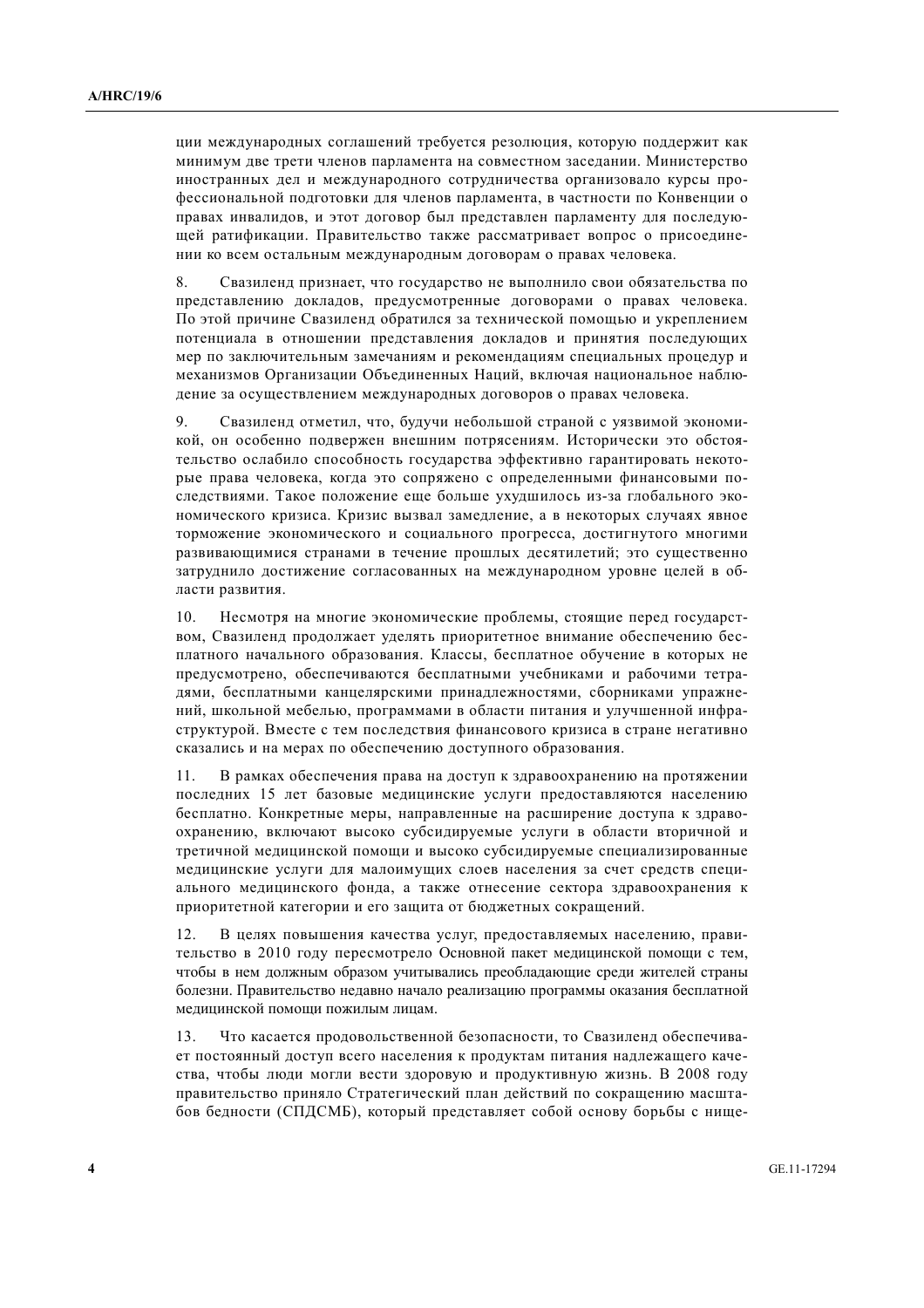той. Продовольственная безопасность является одним из ключевых принципов этого плана. В период с 2008 по 2010 год государственное финансирование Министерства сельского хозяйства увеличилось с 5 до 8% национального бюджета. Кроме того, были разработаны секторальные программы в целях повышения национальной продовольственной безопасности и безопасности домохозяйств.

14. В отношении прав детей в Конституции предусмотрены правовые рамки защиты детей. В 2009 году правительство приняло национальную политику в интересах летей, которая направлена на поошрение, зашиту и осушествление прав всех детей страны. В 2011 году на рассмотрение парламента был внесен законопроект о благосостоянии и зашите летей, цель которого состоит в практической реализации положений Конституции и обязательств государства, предусмотренных Конвенцией о правах ребенка. Кроме того, в государстве имеются государственные службы для детей-сирот и других уязвимых групп детей.

15. Право женщин на равенство и защиту от дискриминации гарантировано Конституцией. Был проведен пересмотр действующего законодательства на прелмет его соответствия Конституции и Конвенции о ликвилации всех форм дискриминации в отношении женщин (КЛДЖ). В результате пересмотра был разработан пакет законов о семье, который в скором времени будет представлен на утверждение парламенту. В 2010 году правительство также приняло национальную гендерную политику, главная задача которой заключается в обеспечении для всех равного доступа к образованию, профессиональной подготовке, здравоохранению и контролю над такими ресурсами, как земля, а также более высокого уровня жизни. Кроме того, серьезные усилия были предприняты в целях увеличения числа женщин на государственной службе.

16. Свазиленд заранее ответил на вопросы, заданные государствами-членами. Что касается политических прав, то деятельность политических партий не запрещена. Конституция гарантирует право на свободу ассоциаций, которое включает право на создание политических партий и членство в них. Вместе с тем в соответствии с Конституцией выборы на занятие государственных должностей основаны на инливилуальных качествах канлилатов, поэтому политические партии не могут представлять кандидатов на национальных выборах. Обращение Короля к народу от 12 апреля 1973 года было заменено Конституцией 2005 года.

17. Что касается вопроса о частных СМИ, то в государстве нет ограничений на частное владение печатными средствами массовой информации. Все газеты и журналы в стране находятся в частной собственности. Законопроект о коммуникациях, предусматривающий либерализацию электронного медийного пространства, был внесен в парламент и, как ожидается, будет принят к концу ноября 2011 года.

18. Что касается Факультативного протокола к Конвенции против пыток и других жестоких, бесчеловечных или унижающих достоинство видов обращения и наказания (КПП), то Свазиленд рассматривает вопрос о присоединении к этому протоколу и ко всем остальным международным договорам о правах человека. Что касается внесудебных казней и пыток, то все случаи убийств расследуются сотрудниками правоохранительных органов в рамках обычной уголовной процедуры. В случае наличия достаточных доказательств возбуждается уголовное дело. Случаи смерти в местах лишения свободы также расследуются.

19. По вопросу о праве на жизнь делегация заявила, что оно гарантировано Конституцией. Свазиленд не является государством - участником второго Факультативного протокола к Международному пакту о гражданских и политиче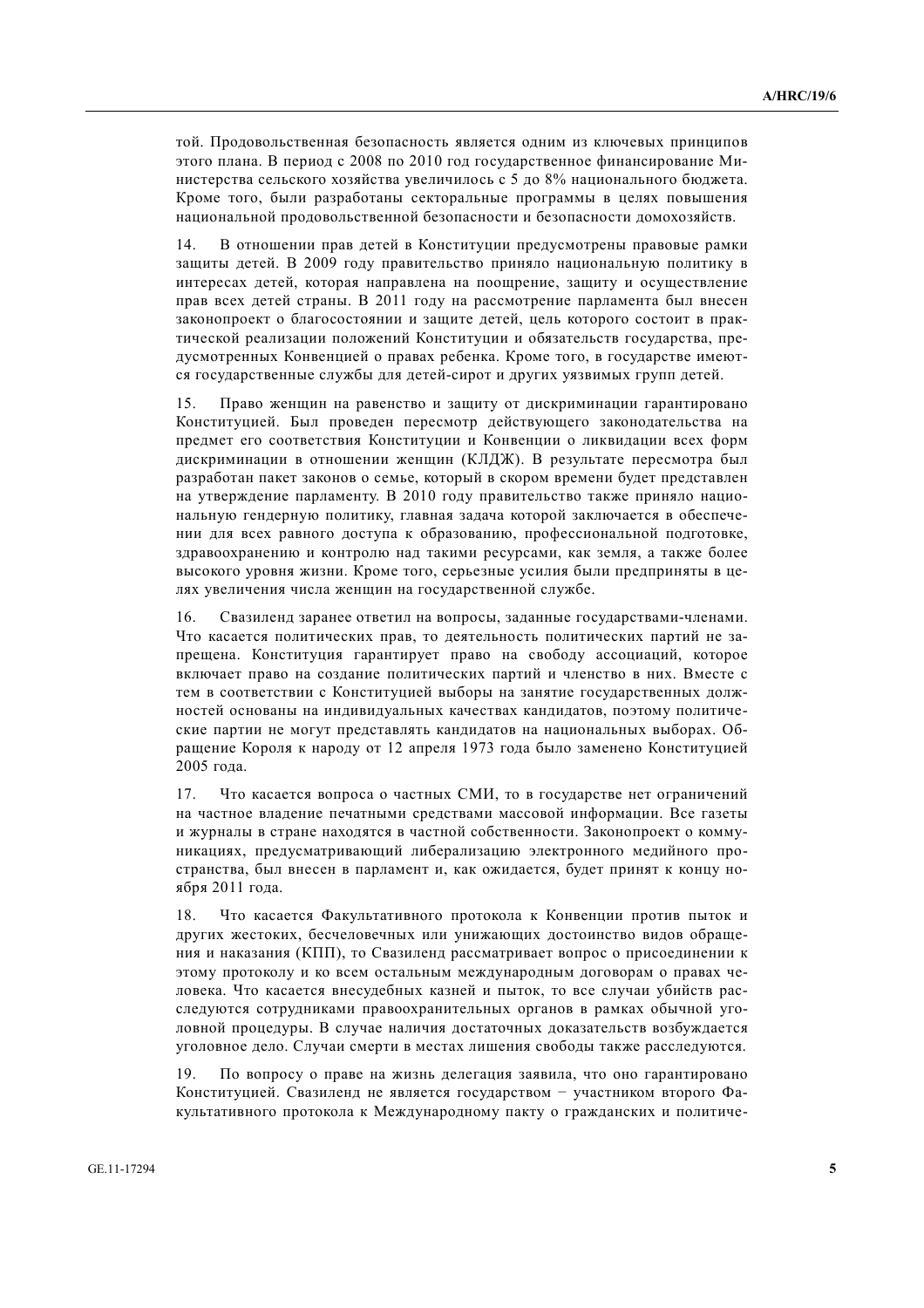ских правах, направленного на отмену смертной казни, и сохраняет эту меру наказания. Смертная казнь не является обязательной и может применяться только к совершеннолетним лицам, осужденным за убийство без смягчающих обстоятельств. Высшая мера наказания может приводиться в исполнение только на основании окончательного судебного решения, вынесенного Верховным судом. В последний раз приговор, предусматривающий наказание в виде смертной казни, был привелен в исполнение в 1983 году. В лействительности, хотя в Свазиленде и не была отменена смертная казнь, на практике она не применяетcя.

20. Что касается Комиссии по правам человека и государственному управлению, то правительство подготовило законопроект о введении ее в действие и обеспечении ее функционирования в полном соответствии с принципами, касающимися статуса национальных учреждений по поощрению и защите прав человека (Парижские принципы). Законопроект находится на рассмотрении кабинета и будет внесен в парламент в 2012 году.

21. В отношении пробелов и проблем, некоторые из которых были затронуты в предварительных вопросах, представленных государствами-членами, Свазиленд хотел бы обратиться к международному сообществу и другим партнерам за поддержкой в деле приведения национального законодательства в соответствие с Конституцией и международными обязательствами в области прав человека. Правительство Свазиленда хорошо осознает проблемы, стоящие перед судебной системой. Оно намерено решить эти проблемы и неустанно взаимодействует с заинтересованными сторонами в целях поиска долговременных решений для исправления этой ситуации. Осознавая тот факт, что проблемы в судебной системе негативно влияют на поощрение и защиту прав человека, правительство подходит к этому вопросу с полным признанием принципа разделения властей.

#### В. Интерактивный диалог и ответы государства – объекта обзора

22. В ходе интерактивного диалога выступили представители 47 делегаций. Рекомендации, вынесенные во время диалога, содержатся в разделе II настояшего локлала.

23. Алжир приветствовал меры, принятые Свазилендом для решения проблем, о которых говорилось в его национальном докладе, в том числе разработку планов и программ действий, касающихся осуществления конституционных прав, таких как право на жизнь и образование, усилия по защите уязвимых групп населения и борьбе с нищетой и ВИЧ/СПИДом. Он отметил большое значение, которое имеет поддержка международного сообщества. Алжир представил рекомендации.

24. Лесото отметило, что действия Свазиленда по осуществлению права на образование и законопроект о благосостоянии и защите детей 2011 года заслуживают высокой оценки. Кроме того, оно с удовлетворением отметило программы Свазиленда в отношении инвалидов. Лесото выразило надежду на то, что Свазиленд не утратит той решительности и настойчивости, с которыми он полхолит к решению проблем, связанных с правом на образование и зашитой детей, при решении других правозащитных проблем, и выразило готовность полелиться собственным опытом.

25. Куба отметила, что социально-экономические проблемы, стоящие перед Свазилендом, вызвали рост масштабов нищеты. Она приветствовала тот факт,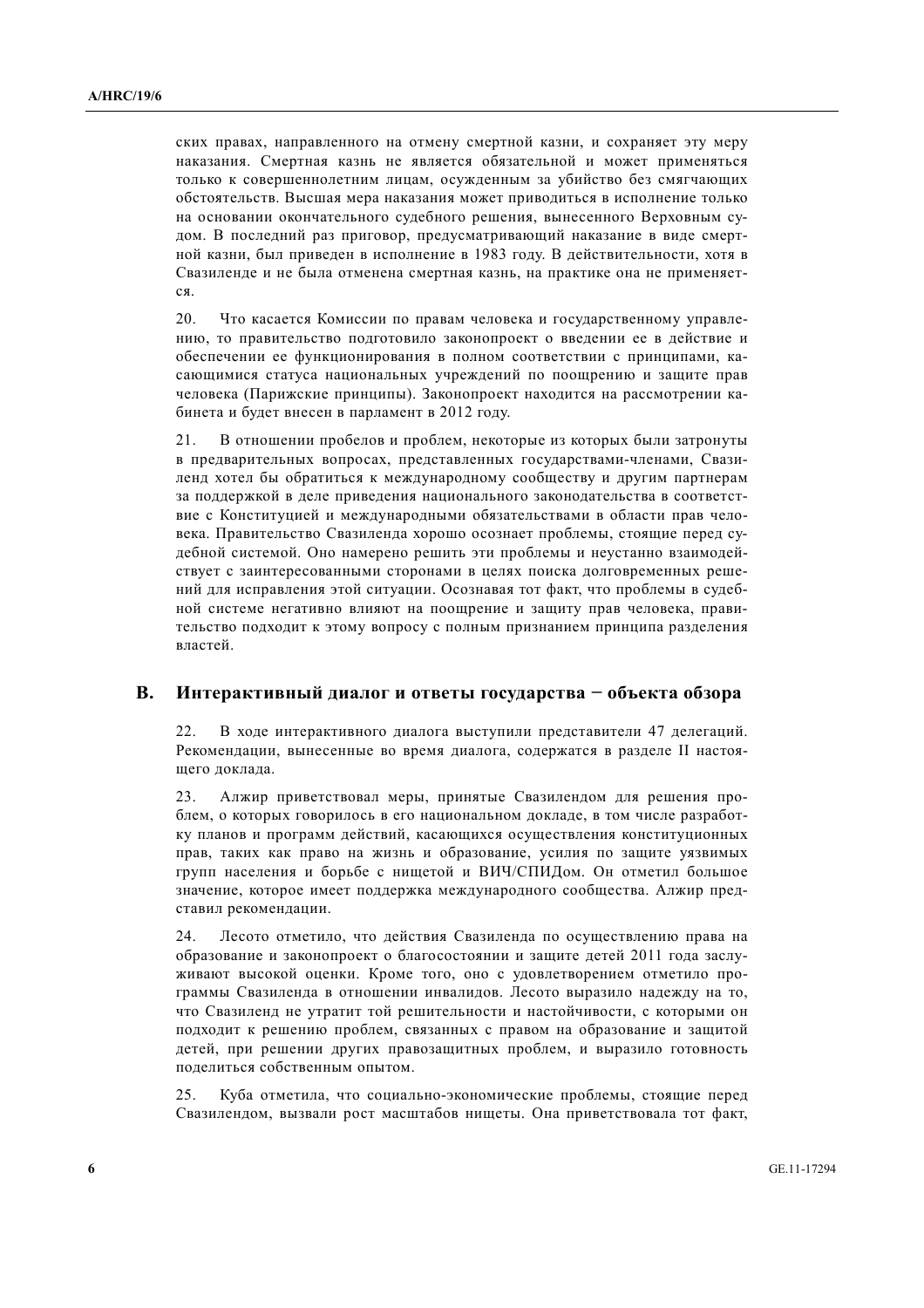что ликвидация крайней нищеты является главным приоритетом государства, и с удовлетворением отметила усилия по профилактике и лечению туберкулеза и других инфекционных заболеваний, борьбе с ВИЧ и обеспечению к 2015 году всеобщего бесплатного образования. Куба отметила, что около 82% всех родов проходит с участием медицинского персонала и что сократились масштабы распространения малярии. Куба представила рекомендации.

26. Зимбабве с удовлетворением отметила достижения Свазиленда в области образования, здравоохранения, продовольственной безопасности и поошрения прав женщин. Зимбабве представила рекомендации.

27. Сингапур отметил, что, несмотря на имеющиеся проблемы, Свазиленд достиг прогресса в решении таких важных вопросов, как расширение доступа к улучшенным источникам воды. Он отметил, что Свазиленд обоснованно включил вопросы ВИЧ/СПИДа в число приоритетных проблем в области развития. Сингапур представил рекомендации.

28. Франция приветствовала введение де-факто моратория на применение смертной казни. Вместе с тем она отметила, что приговоры, предусматривающие высшую меру наказания, продолжают выноситься. Она выразила озабоченность в связи с применением властями закона о пресечении терроризма 2008 гола в целях ограничения своболы выражения мнений. Франция прелставила рекомендации.

29. Китай с удовлетворением отметил, что правительство разработало стратегический план лействий по сокрашению масштабов белности и приняло серьезные меры в сферах здравоохранения и образования. Китай отметил, что в Свазиленде сохраняются проблемы в таких областях, как сокращение уровня материнской смертности, и по-прежнему существует гендерное неравенство. Китай обратился к международному сообществу с призывом оказать Свазиленду конструктивное содействие в достижении целей развития тысячелетия.

30. Индия отметила позитивные достижения Свазиленда в области дошкольного образования. Она призвала Свазиленд к дополнительному укреплению программы бесплатного медицинского обслуживания пожилых лиц и приветствовала начало разработки законопроекта о комиссии по правам человека и законопроекта о кодексе поведения для руководителей. Индия настоятельно рекомендовала Свазиленду активнее работать над расширением прав и возможностей женшин

31. Канада с удовлетворением отметила Конституцию. Она выразила сожаление в связи с недостаточно эффективным проведением реформ и высказала озабоченность по поводу сохраняющегося запрета политических партий и отсутствия демократического пространства для реализации права на свободу выражения мнений и ассоциаций. Канада также выразила обеспокоенность в связи с сообщениями о чрезмерном применении силы, незаконных задержаниях и внесудебных казнях. Она отметила стоящие перед Свазилендом проблемы в связи с ВИЧ/СПИДом, уязвимыми группами детей, экономическим положением и дискриминацией в отношении женщин. Канада представила рекомендации.

32. Мозамбик отметил, что Конституция 2005 года содержит правовую основу для действий правительства по укреплению режима осуществления прав человека. Он с удовлетворением отметил создание в Свазиленде Комиссии по правам человека и государственному управлению. Он также выразил удовлетворение по поводу введения бесплатного начального образования и медицинского обслуживания. Он призвал правительство продолжать усилия в целях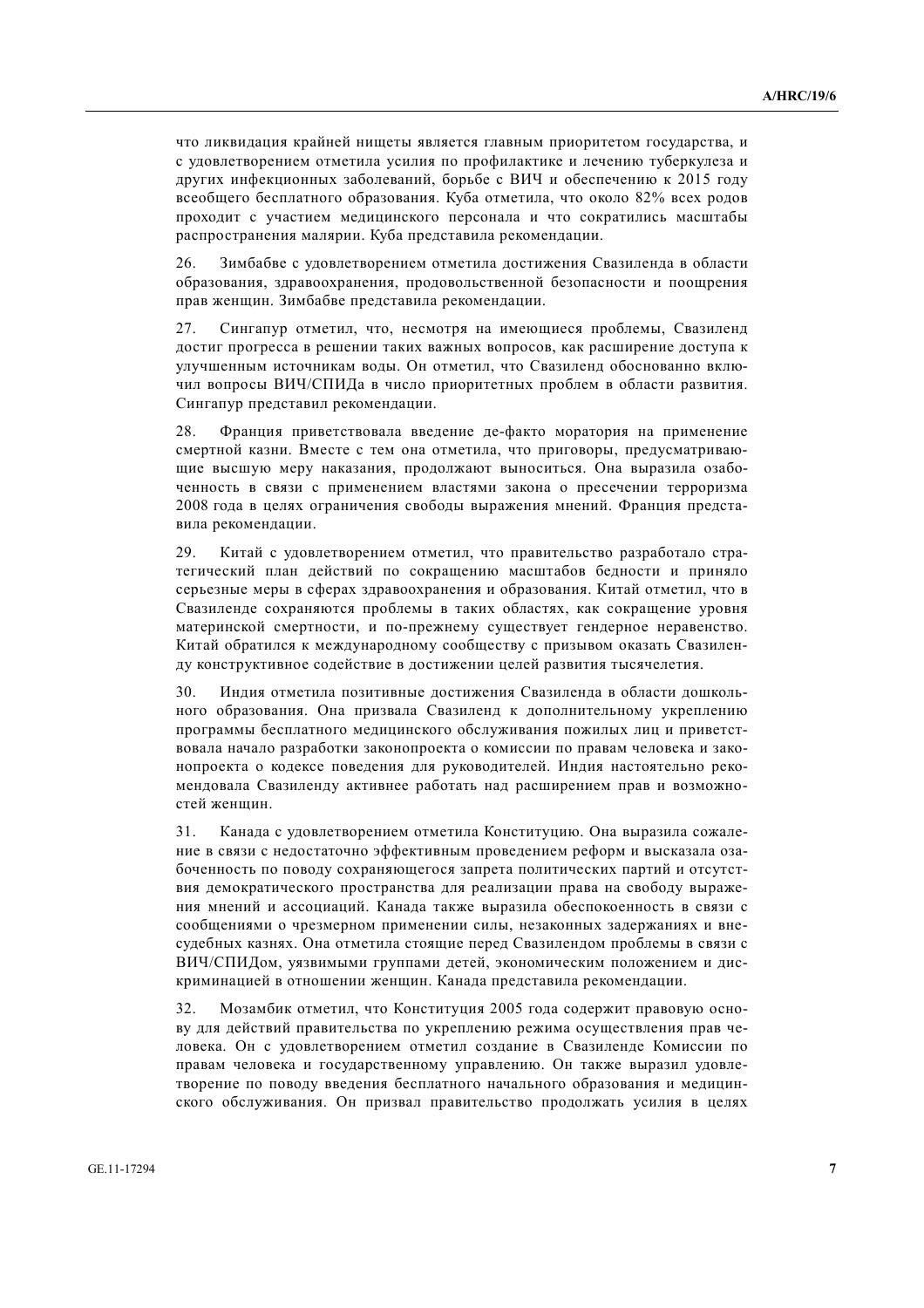принятия законопроекта о благосостоянии и защите детей. Мозамбик представил рекомендации.

33. Венгрия с удовлетворением отметила принятие в 2009 году национальной политики в интересах детей и просила представить дополнительную информацию о конкретных результатах, достигнутых к настоящему времени. Она отметила, что в законодательстве Свазиленда сохранена смертная казнь. Кроме того, свобода собраний и ассоциаций сильно ограничена. Венгрия представила рекоменлации.

34. Гана приветствовала инициативы Свазиленда по повышению уровня охвата бесплатным школьным образованием и по обеспечению права на питание, гендерного равенства и оказания социальных услуг наиболее уязвимым группам населения. Отмечая, что в Конституции содержится принцип недискриминации, Гана указала на сохранение в Свазиленде дискриминации в отношении женщин. Она также отметила продолжающие поступать сообщения об арестах и задержаниях во время мирных акций протеста. Гана представила рекомендации.

35. Словакия выразила удовлетворение в связи с созданием в Свазиленде цедевой группы по борьбе против торговли люльми, а также в связи с принятием национальной гендерной политики и национальной политики в интересах летей. Словакия отметила утвержления о том. что сотрудники полиции используют методы допроса, противоречащие положениям Конституции. Словакия высказала обеспокоенность в связи с сообщениями об ограничении свободы выражения мнений, в частности, предусмотренные Законом о запрешенных публикациях и Законом о пресечении терроризма. Словакия представила рекоменлании.

36. Швейцария высказала обеспокоенность в связи с большим количеством утверждений о внесудебных казнях и пытках, совершаемых сотрудниками сил безопасности, и заявила, что жертвы имеют право на правосудие. Она отметила отсутствие политических партий по причине существующих ограничений, а также небольшое число частных мелийных компаний. Женшины не могут открывать банковские счета и регистрировать право собственности. Кроме того, не гарантирована независимость комиссии по правам человека, а доступ к ней ограничен. Швейцария представила рекомендации.

37. Норвегия выразила обеспокоенность в связи с систематическими нарушениями в Свазиленде права на свободу собраний и ассоциаций, в том числе из-за запрета политических партий. Норвегия также заявила, что сильно обеспокоена сообщениями о разгонах мирных шествий, митингов и акций протеста, в том числе с применением насилия и незаконных задержаний. Норвегия встревожена чрезмерно частым использованием меры предварительного задержания, жестокого обращения и утверждениями о применении пыток во время содержания под стражей в полиции. Норвегия представила рекомендации.

38. Турция высоко оценила усилия Свазиленда по ратификации ключевых международных договоров о правах человека. Она приветствовала создание Национального координационного центра по детям и обратила внимание всех заинтересованных сторон на его финансовые трудности. Турция с удовлетворением отметила создание правительством антикоррупционной комиссии. Она обратила внимание международного сообщества на важность поддержки Свазиленда в этих усилиях. Турция представила рекомендации.

39. Австралия приветствовала прогресс, достигнутый в деле осуществления Факультативного протокола к КПП, первого Факультативного протокола к Ме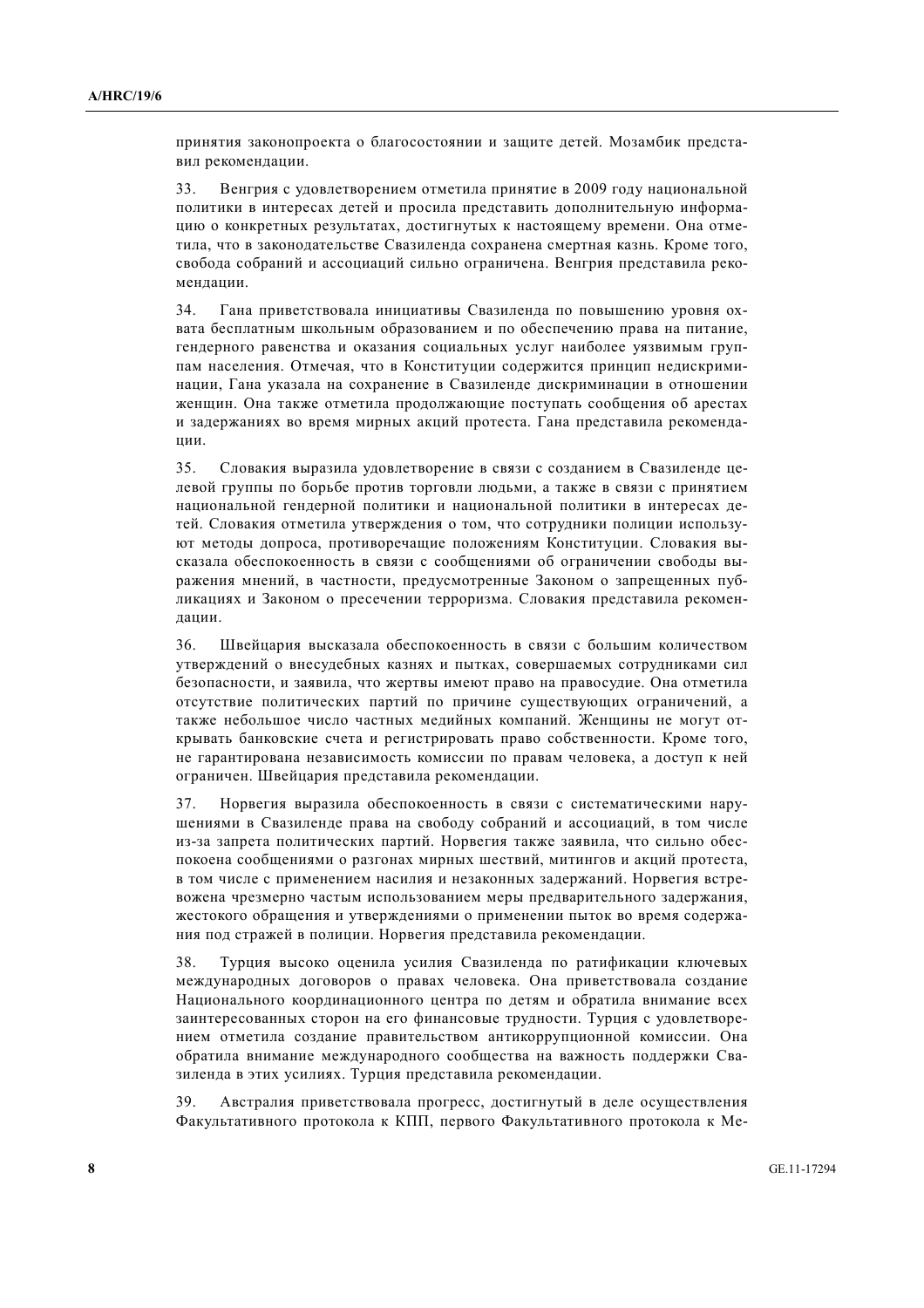ждународному пакту о гражданских и политических правах и Факультативного протокола к Конвенции о ликвидации всех форм дискриминации в отношении женщин. Она призвала Свазиленд совершенствовать и активизировать усилия в области демократизации и оказании услуг в сфере здравоохранения. Австралия настоятельно рекомендовала Свазиленду принять меры по снижению высокого уровня хронического недоедания и смертности среди детей в возрасте до пяти лет и отменить смертную казнь и телесные наказания. Она выразила озабоченность по поводу переполненности тюрем и плохих условий содержания в них. Австралия представила рекомендации.

40. Германия спросила о том, какие меры принимаются для расширения ограниченного доступа к чистой воде и системам канализации. Она отметила ограничения свободы выражения мнений, в частности предусмотренные Законом о запрешенных публикациях. Германия также отметила, что в 2010 году было зарегистрировано лишь 30% рождений, несмотря на то, что такая регистрация является обязательным условием доступа ко всем общественным услугам и образованию. Она спросила, какие шаги предпринимает правительство в целях обеспечения регистрации рождения всех детей. Германия представила рекоменлации.

41. Словения с одобрением отметила создание в Свазиленде Комиссии по правам человека и государственному управлению. Она подчеркнула, что для обеспечения полноценного функционирования Комиссии необходимо принять соответствующее законодательство. Словения приветствовала Конституцию, принятие которой значительно изменило ситуацию с лискриминацией в отношении женщин и обеспечением их прав. Словения по-прежнему обеспокоена сообщениями о дискриминационных культурных обычаях в отношении женщин. Она спросила о том, какие меры принимаются для обеспечения на практике гендерного равенства. Словения представила рекомендации.

42. Южная Африка сообщила, что Свазиленд жаловался на нехватку ресурсов, которая негативно сказывается на его возможности гарантировать права человека его жителей. Она просила пояснить, существует ли график принятия законов, по-прежнему ожидающих ратификации парламентом. Южная Африка поддержала обращение Свазиленда за технической помощью и укреплением потенциала в области подготовки докладов для договорных органов. Со ссылкой на рекомендации, вынесенные трехсторонней миссией высокого уровня после посещения Свазиленда, она спросила, в чем заключалась суть этих рекомендаций и привело ли их выполнение к каким-либо ощутимым результатам. Южная Африка представила рекомендации.

43. Бразилия приветствовала тот факт, что искоренение крайней нищеты и обеспечение продовольственной безопасности являются приоритетными вопросами Свазиленда и что, несмотря на серьезные социально-экономические проблемы, государство увеличило объемы инвестиций в сектор здравоохранения. Бразилия отметила, что для решения проблемы широкого распространения ВИЧ/СПИДа необходимы дополнительные усилия. Бразилия с удовлетворением отметила меры, принятые для расширения доступа к бесплатному образованию, но в то же время выразила озабоченность в связи с сохранением дискриминации в отношении женщин и ограничениями гражданских и политических прав. Она рекомендовала Свазиленду провести конституционные реформы. Бразилия представила рекомендации.

44. Соединенные Штаты Америки приветствовали учреждение независимой Комиссии по правам человека и государственному управлению и целевой группы по борьбе против торговли людьми. Они выразили глубокую обеспокоен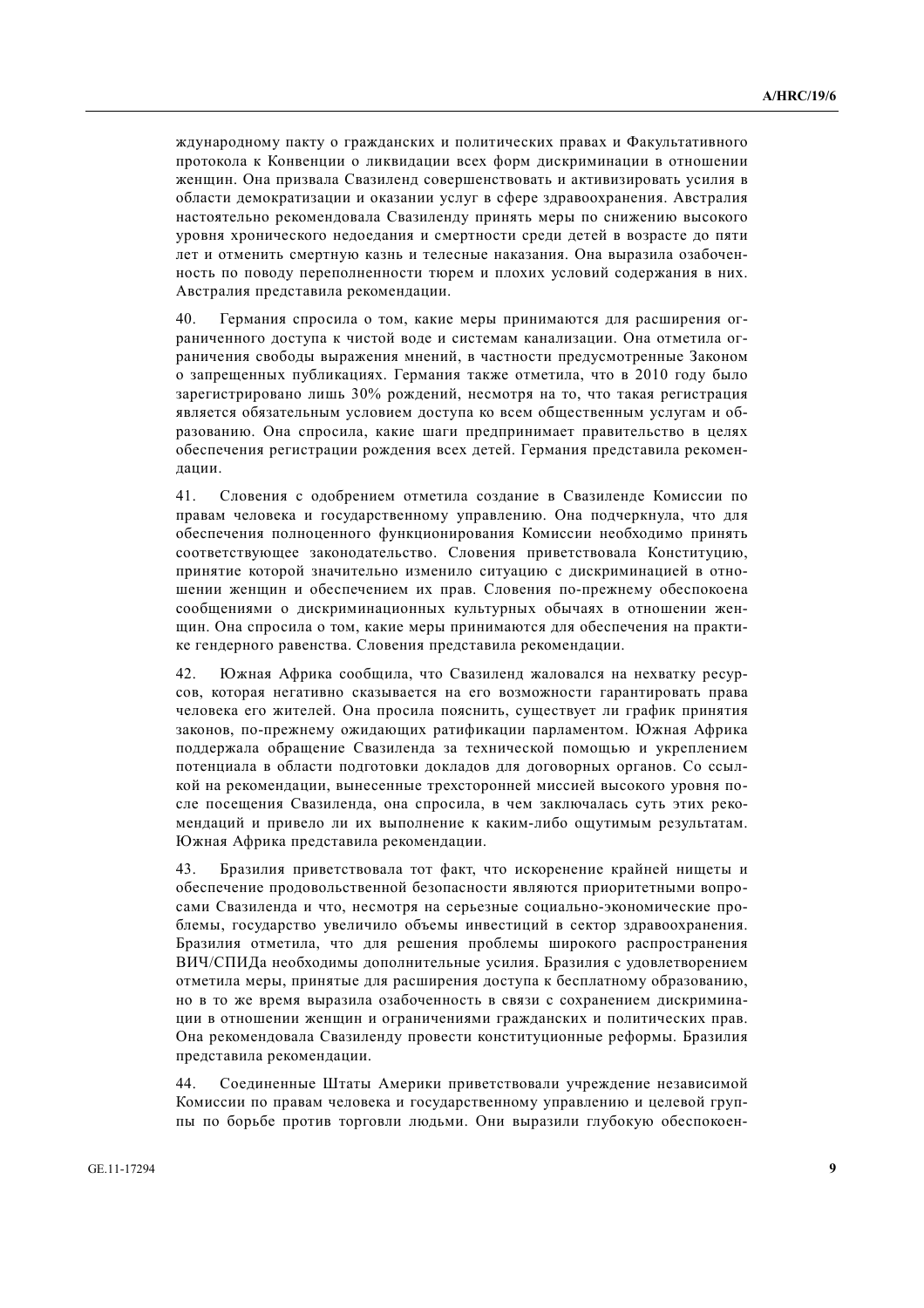ность в связи с тем, что законодательство для обеспечения полноценной работы комиссии до сих пор не принято. Они задали Свазиленду вопрос о том, каким образом он планирует обеспечивать свободу собраний, ассоциаций и выражения мнений. Соединенные Штаты призвали Свазиленд к защите прав лесбиянок, гомосексуалистов, бисексуалов и транссексуалов. Соединенные Штаты Америки представили рекомендации.

45. Испания высоко оценила усилия Свазиленда в области поощрения и зашиты прав человека, в частности включение положения о зашите прав человека в Конституцию и создание национальной комиссии по правам человека. Испания представила рекомендации.

46. Швеция отметила, что национальное законодательство необходимо привести в соответствие с Конституцией и международным правом прав человека. Швеция обеспокоена тем, что независимость Комиссии по правам человека и государственному управлению вызывает сомнения, а ее полномочия попрежнему неясны. Швеция выразила надежду на то, что Свазиленд ратифицирует факультативные протоколы к уже ратифицированным международным договорам, и сообщила о своей озабоченности в связи с принятием Закона о пресечении терроризма. Швеция представила рекомендации.

47. Индонезия приветствовала политику Свазиленда по гарантированию детям права на бесплатное обучение в начальной школе. Она с уловлетворением отметила усилия по ликвидации нищеты посредством принятия Стратегического плана действий по сокращению масштабов бедности. Она приветствовала меры, принимаемые в целях обеспечения права на здравоохранение, особенно в том, что касается ВИЧ/СПИДа. Индонезия рекомендовала Свазиленду продолжать позитивные усилия. Индонезия представила рекомендации.

48. Свазиленд выразил признательность за вопросы и рекомендации, представленные государствами-членами и наблюдателями. Он особенно выделил некоторые из затронутых вопросов. Что касается смертной казни, то, хотя Свазиленд с 1983 года не привел в исполнение ни одного смертного приговора, некоторые государства отмечали, что ее необходимо окончательно отменить. Делегация вновь повторила, что Свазиленд на практике является государством, отказавшимся от смертной казни, и напомнила, что с 1983 года приговоры к высшей мере наказания в 42 из 45 случаев были заменены пожизненным лишением своболы. Что касается положений обычного права, лискриминирующих женщин, то делегация сообщила, что в Конституции предусмотрено право женщин на владение землей, независимо от их семейного положения. Кроме того, парламент недавно принял новую редакцию Закона о регистрации имущества, в соответствии с которым женщины, состоящие в браке и имеющие совместное с супругом имущество, вправе регистрировать землю на свое имя.

49. По вопросу о сексуальной ориентации Свазиленд сообщил, что к настоящему времени ни одно лицо не было привлечено к уголовной ответственности за преступления, связанные с сексуальной ориентацией. На фоне кардинальных изменений в мире Свазиленд рассмотрит возможность принятия политики по этому вопросу. Что касается пыток и внесудебных казней, то Свазиленд подчеркнул, что любое лицо, подвергшееся пыткам, вправе обращаться за возмещением вреда. Все случаи внесудебных казней расследуются, включая случаи смерти в местах лишения свободы. По вопросу о правах ребенка делегация сообщила, что на рассмотрении парламента находятся соответствующие законопроекты, включая проект закона о преступлениях сексуального характера и о насилии в семье.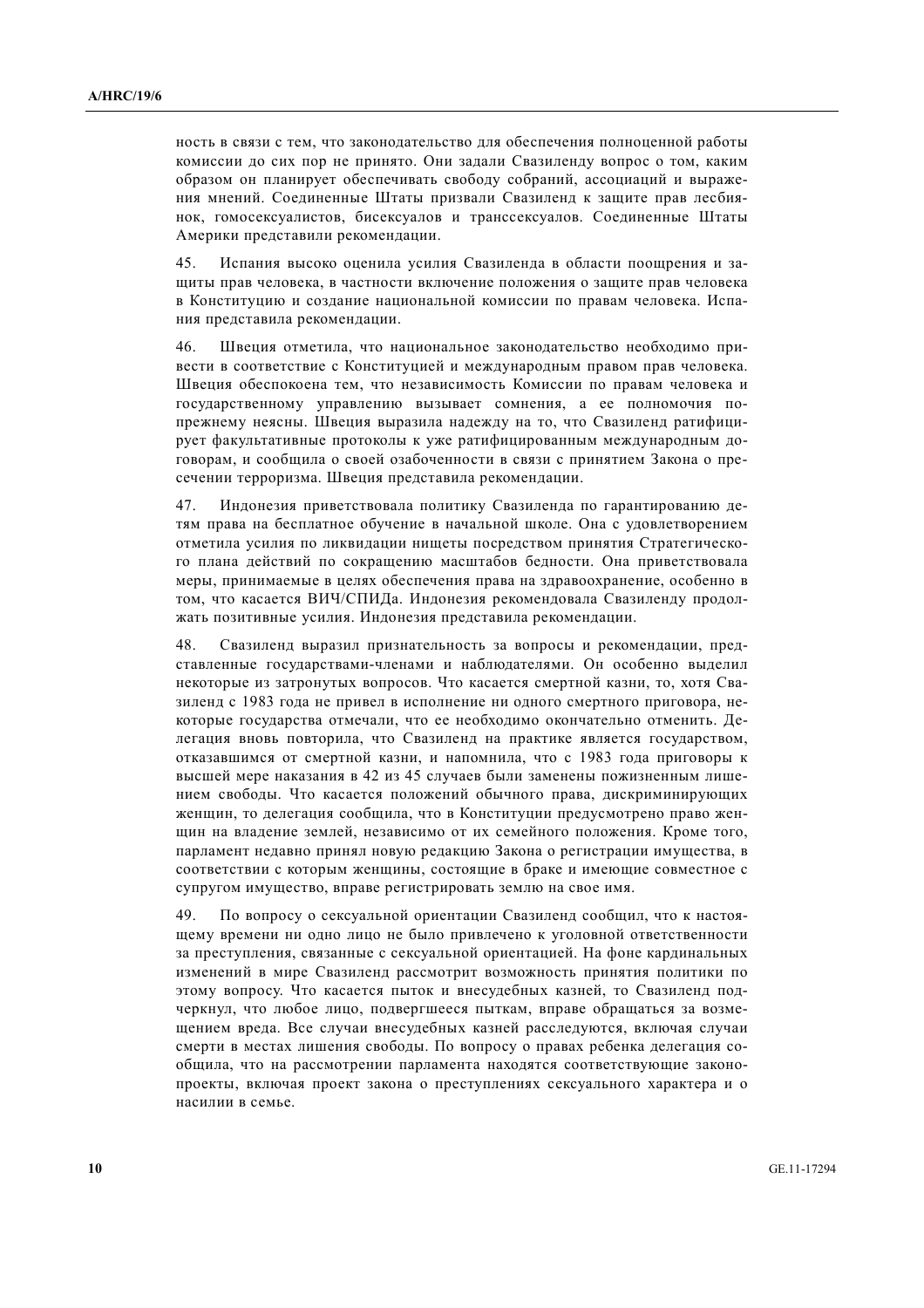50. В отношении политических партий Свазиленд сообщил, что их деятельность не запрещена. Выступавшими был упомянут Декрет 1973 года, запрещающий политические партии, однако Конституция 2005 года защищает право на свободу ассоциаций и свободу принадлежать к любой политической партии. На партии возложено лишь одно обязательство: иметь и использовать свой электорат во время выборов в целях обеспечения прямого представительства в парламенте. По вопросу о Законе о пресечении терроризма Свазиленд отметил, что с учетом широкого распространения терроризма он обращался за содействием к другим государствам и партнерам при принятии этого закона. Государства-члены выразили мнение, что ланное законолательство используется с целью ограничения свободы ассоциаций. Свазиленд подчеркнул, что ему потребуется помощь государств-членов в приведении законодательства в соответствие с международными нормами о правах человека, подобная помощи, которую оказала ему Международная организация труда при принятии другого трудового/правозашитного законодательства.

51. По вопросу о введении в действие Комиссии по правам человека и государственному управлению Свазиленд отметил достижение определенного прогресса в этой области, в частности учреждение девяти важных должностей для расслелования нарушений прав человека. Свазиленд сообщил, что процедура регистрации рождений была децентрализована и передана в ведение регионов. Всем родителям настоятельно рекомендуется регистрировать рождение детей в отделениях Министерства внутренних дел, расположенных во всех регионах, а также во всех крупных больницах в рамках программы, инициированной ЮНИСЕФ. Что касается послелствий гендерной политики. Свазиленд напомнил, что эта политика была утверждена только в 2010 году, но пообещал представить информацию о последствиях ее осуществления во время следующего цикла УПО.

52. Аргентина выразила удовлетворение в связи с тем, что Конституция Свазиленда содержит раздел, посвященный поощрению и защите прав и свобод человека. Она представила рекомендации.

53. Уругвай признал усилия Свазиленда по поощрению и защите прав человека. Он отметил приверженность государства обеспечению продовольственной безопасности и приветствовал Закон 2010 года о бесплатном обязательном начальном образовании. Уругвай отметил существование в Свазиленде культурных обычаев, дискриминирующих женщин. Приветствуя тот факт, что в Конституции затронут вопрос о запрещении дискриминации, Уругвай выразил озабоченность в связи с фактической дискриминацией в отношении наиболее уязвимых групп детей, а также в связи с тем, что на законных основаниях применяются телесные наказания. Уругвай представил рекомендации.

54. Демократическая Республика Конго отметила, что выделение ресурсов в социальной сфере на нужды престарелых лиц - это большой шаг вперед в области обеспечения социальных прав человека на африканском континенте. Она отметила, что существует ряд противоречий между общим правом и местным обычным правом и что некоторые законы конфликтуют с международными нормами в области прав человека. Она поинтересовалась тем, какие меры намерено принять государство для урегулирования этих противоречий.

55. Соединенное Королевство приветствовало меры, принятые Свазилендом в целях обеспечения демократии, и выразило надежду на то, что неопределенность в отношении статуса политических партий можно будет устранить и обеспечить проведение свободных и справедливых выборов. Соединенное Королевство задало вопрос относительно того, каким образом Свазиленд плани-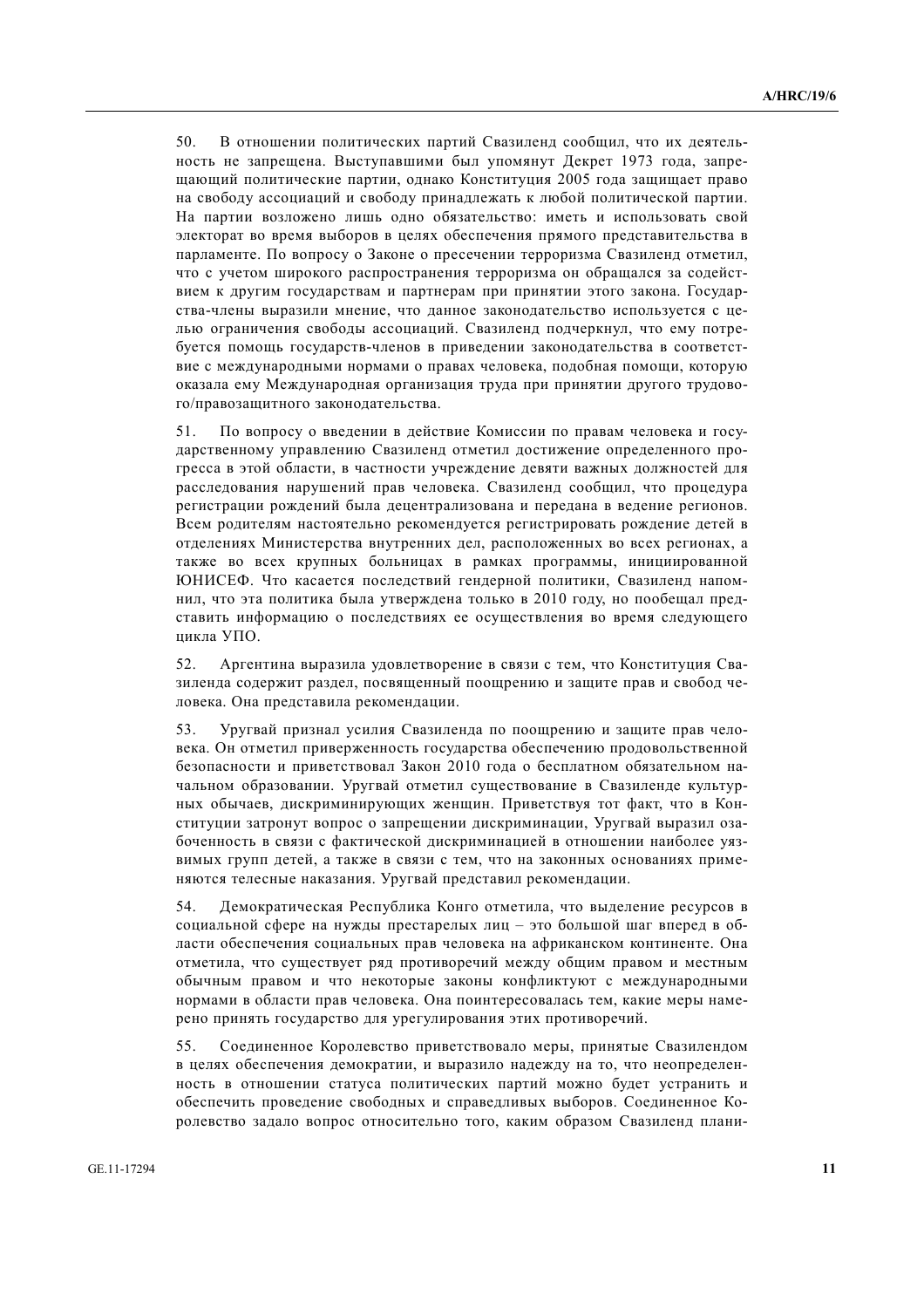рует укрепить осуществление статьи 24 Конституции, в которой закреплено право на свободу выражения мнений и мирные собрания. Соединенное Королевство призвало Свазиленд расследовать все утверждения о пытках. Оно представило рекомендации.

56. Святой Престол отметил усилия Свазиленда по обеспечению бесплатного начального образования, расширению доступа престарелых лиц к здравоохранению, обеспечению населения питьевой водой и борьбе со СПИДом среди детей, а также отметил созлание независимого национального правозашитного учреждения. Вместе с тем он также указал на стоящие перед Свазилендом задачи, такие, как сокращение масштабов нищеты и уровня материнской смертности. Он выразил надежду на то, что принятие новых программ и кампаний окажется полезным. Святой Престол представил рекомендации.

57. Марокко с удовлетворением отметило смелую самокритику Свазиленда, что, среди прочего, является сигналом для Совета по правам человека и Верховного комиссара Организации Объединенных Наций по правам человека о том, что стране необхолимы руковолство и поллержка в выполнении международных обязательств. Марокко спросило о мандате Комиссии по правам человека и государственному управлению с точки зрения поощрения доступа к правосудию и недопущения повторения нарушений. Марокко представило рекоменлации.

58. Румыния отметила, что приверженность Свазиленда целям в области развития, сформулированным в Декларации тысячелетия, заслуживает одобрения. Она отметила Национальную гендерную политику, принятую в 2010 году, и заявила, что женщины по-прежнему подвергаются дискриминации в законодательстве и на практике. Румыния знает о трудностях, с которыми сопряжено оказание помощи и услуг детям-сиротам и другим уязвимым группам детей, и считает создание районных пунктов оказания помощи эффективной мерой. Она отметила, что взаимодействие с правозащитными механизмами было бы полезным при выявлении недостатков и укреплении уважения прав человека. Румыния представила рекомендации.

59. Малайзия положительно оценила признание Свазилендом различных проблем, с которым сопряжены его усилия по ускорению социальноэкономического развития и поошрению и зашите прав человека. Она также отметила меры, принятые Свазилендом в отношении нищеты и социального обеспечения, в частности в сферах здравоохранения и образования. Малайзия представила рекомендации.

60. Уганда приветствовала принятые правительством Свазиленда меры, направленные на реализацию целей в области развития, сформулированных в Декларации тысячелетия, касающихся здравоохранения. Она с удовлетворением отметила, что такие наиболее уязвимые категории населения, как престарелые лица и инвалиды, получают медицинское обслуживание бесплатно. Она выразила признательность правительству за его попытки обеспечить женское население особой конституционной защитой. Уганда представила рекомендации.

61. Латвия заявила, что можно было бы улучшить сотрудничество Свазиленда с мандатариями специальных процедур. Она представила рекомендации.

62. Буркина-Фасо приветствовало тот факт, что Свазиленд является участником большинства основных международных договоров о правах человека. Оно отметило меры, принимаемые в интересах пожилых лиц, в частности введение системы льгот для престарелых, а также программу 2005 года о бесплатном ме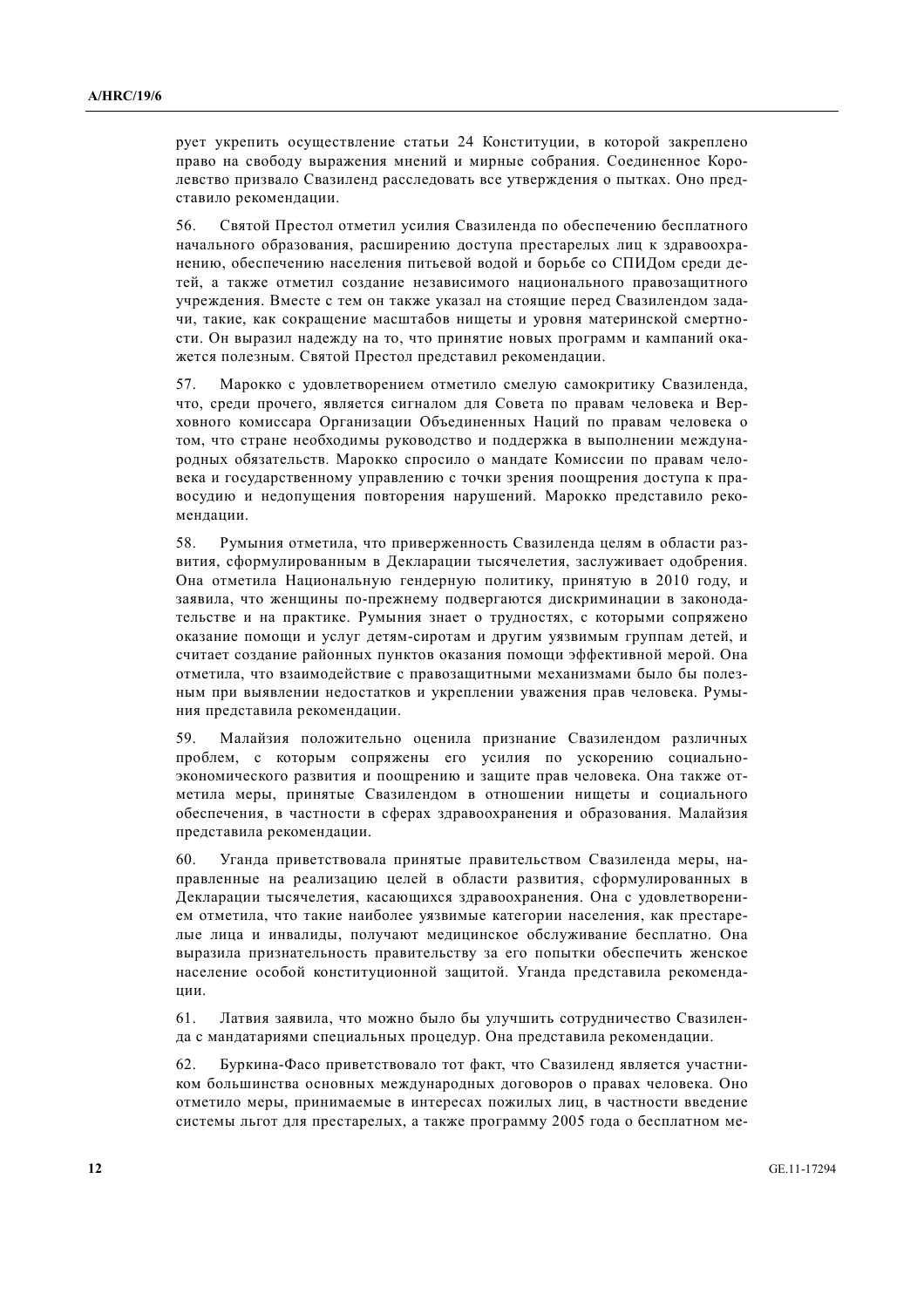дицинском обслуживании лиц пожилого возраста. Буркина-Фасо положительно оценило усилия Свазиленда по обеспечению детей, лишенных свободы, образованием. Буркина-Фасо представило рекомендации.

63. Португалия приветствовала приверженность правительства сотрудничеству. Она выразила серьезную озабоченность в связи с тревожными масштабами распространения ВИЧ/СПИДа и положением детей, осиротевших в результате ВИЧ/СПИДа. Она задала вопрос о том, планирует ли правительство вносить поправки в нормативно-правовые акты, включая Уголовный колекс, с тем чтобы заменить смертную казнь другими видами наказаний, которые не сопряжены с жестоким, бесчеловечным или унижающим достоинство обращением. Португалия представила рекомендации.

64. Мексика признала меры, принимаемые Свазилендом в целях поощрения наивысшего достижимого уровня физического и психического здоровья и обеспечения всеобщего доступа к бесплатному образованию к 2015 году. Она также отметила усилия Свазиленда по борьбе с инфекционными заболеваниями и устранению рисков, связанных с продовольственной безопасностью. Мексика призвала международное сообщество положительно реагировать на запросы о помощи, сформулированные в разделе VI национального доклада Свазиленда. Мексика представила рекомендации.

65. Тринилал и Тобаго приветствовали осушествление в Свазиленле инициатив по борьбе с пандемией ВИЧ/СПИДа. Они отметили, что сохраняется необходимость устранения существующих препятствий для обеспечения равного обращения с женщинами, и что дискриминационные культурные обычаи не дают Свазиленду возможности в полной мере реализовать его потенциал. Кроме того, демократию в Свазиленде можно было бы дополнительно укрепить за счет обеспечения большей свободы мысли и выражения мнений. Тринидад и Тобаго представили рекомендации.

66. Бурунди приветствовала создание независимой Комиссии по правам человека и государственному управлению. Она поздравила Свазиленд с принятием закона о бесплатном начальном образовании и выразила удовлетворение в связи с усилиями правительства по претворению этого решения в жизнь. Она с удовлетворением отметила, что Свазиленд заботится о детях, осиротевших изза ВИЧ/СПИЛа, в частности путем финансирования их среднего школьного образования и создания общинных центров. Бурунди представила рекомендации.

67. Маврикий приветствовал меры, принятые Свазилендом в целях укрепления осуществления прав человека его жителями, в частности стратегии по сокращению масштабов нищеты и программы, касающиеся доступа к здравоохранению и образованию, включая бесплатные школьные принадлежности и программы питания. Маврикий отметил проблемы, стоящие перед Свазилендом в связи с выполнением предусмотренных международными договорами обязательств по представлению докладов, и призвал международное сообщество оказать Свазиленду техническую помощь и содействие в укреплении потенциала, о которых сказано в пункте 112 национального доклада.

68. Катар с удовлетворением отметил тот факт, что Свазиленд ратифицировал несколько конвенций и что в Конституции предусмотрено создание комиссии по правам человека. Он подчеркнул, что Свазиленд принял серьезные меры в деле поощрения прав человека. Он отметил, что в 2008 году Свазиленд принял план действий по борьбе с нищетой и меры по обеспечению права на образование и здравоохранение путем разработки планов и программ. Катар представил рекомендации.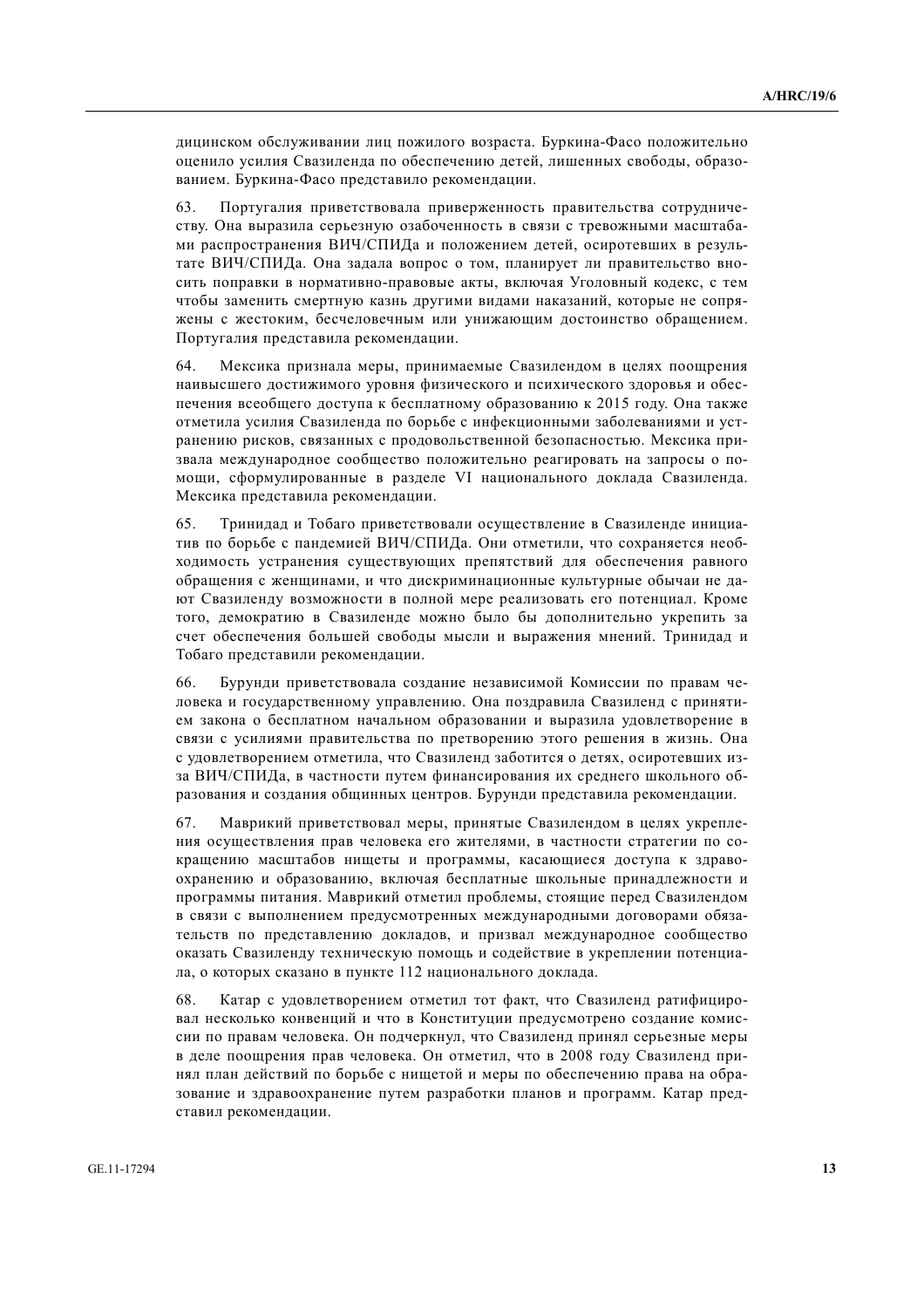69. Ботсвана приветствовала приверженность Свазиленда обеспечению продовольственной безопасности; Стратегический план действий по сокращению масштабов бедности, предусматривающий увеличение финансирования сельскохозяйственных проектов: Закон о бесплатном начальном образовании 2010 года; и создание целевой группы по борьбе против торговли людьми. Она отметила проблемы, касающиеся сокращения летской и материнской смертности и распространения ВИЧ/СПИДа. Ботсвана выразила надежду на то, что международное сообщество окажет Свазиленду техническое содействие в представлении докладов договорным органам, разработке национальной стратегии и плана лействий по правам человека и гармонизации национального права с международным правом прав человека.

70. Нигерия отметила, что тот факт, что Комиссия по правам человека и госуларственному управлению уполномочена расслеловать жалобы на нарушения прав человека, заслуживает крайне высокой оценки. Она приветствовала приверженность Свазиленда обеспечению продовольственной безопасности и отметила многие государственные программы в этой области. Нигерия выразила удовлетворение в связи с достижениями Свазиленда в области образования.

71. Чад с удовлетворением отметил принятые правительством законодательство и другие меры, в том числе в отношении доступа к бесплатному начальному образованию и медицинскому обслуживанию. Он также с удовлетворением отметил, что доля женщин среди государственных служащих составляет 30%. Он призвал международное сообщество оказать Свазиленду необходимое содействие для решения имеющихся проблем. Чал представил рекомендации.

72. Объединенная Республика Танзания положительно оценила усилия Свазиленда по поощрению и защите прав человека, несмотря на большие трудности, и призвала международное сообщество к оказанию необходимого содействия. Она признала большое значение, которое Свазиленд придает бесплатному образованию и мелицинскому обслуживанию и борьбе с ВИЧ/СПИЛом. Объединенная Республика Танзания представила рекомендации.

73. Камерун выразил удовлетворение в связи с заметными результатами. достигнутыми Свазилендом в областях образования, здравоохранения, демократии и обеспечения свобод. Он отметил законодательные меры, принятые в целях поошрения и зашиты гражланских и политических, а также социальных и культурных прав. Камерун призвал Свазиленд продолжать активизацию мер в целях преодоления всех трудностей, описанных в национальном докладе.

74. Свазиленд отметил конструктивные рекомендации и вопросы государствчленов. Что касается полной отмены смертной казни, он сообщил, что для решения этого вопроса необходимо провести национальное обсуждение. По вопросу о противоречиях между гражданскими и обычными законами Свазиленд отметил, что действительно некоторые из культурных обычаев могут восприниматься как нарушающие права человека. Вместе с тем он попытается привести эти культурные обычаи в соответствие с доктриной прав человека. Он подчеркнул, что в Конституции определены практики, к которым нужно подходить исключительно с позиций обычного права, чтобы минимизировать противоречия между этими системами права. Свазиленд особенно отметил тот факт, что Конституция - это высший закон страны. Что касается законопроекта о благосостоянии и защите детей, Свазиленд сообщил, что его принятие запланировано на середину 2012 года. В целях устранения противоречий между общим и обычным правом правительство намерено возобновить работу Комиссии по пересмотру законодательства, которая доработает нормы общего и обычного пра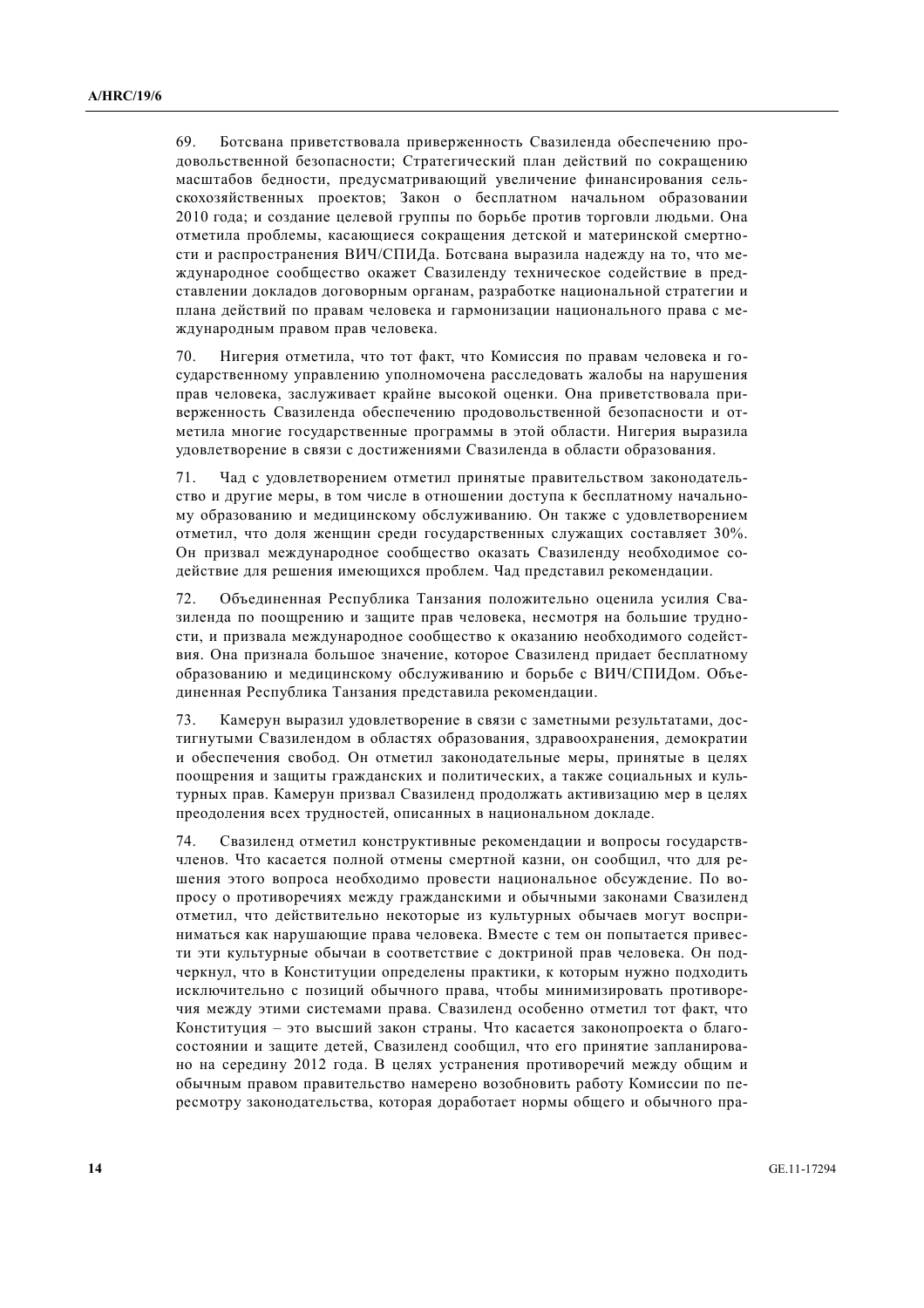ва таким образом, чтобы реализовать на практике ценности Конституции и добиться их согласования.

75. Относительно ратификации Международной конвенции для защиты всех лиц от насильственных исчезновений и Международной конвенции о защите прав всех трудящихся мигрантов и членов их семей Свазиленд вновь заявил, что рассмотрит вопрос о ратификации всех договоров о правах человека, участником которых он не является. Что касается преступлений сексуального характера и гендерного насилия, он отметил, что на рассмотрении парламента находится законопроект о преступлениях сексуального характера и насилии в семье и что министерство юстиции примет все необходимые меры для обеспечения принятия этого закона парламентом. Что касается использования телесных наказаний, правительство рассмотрит возможность принятия законодательства, запрешающего такие наказания в качестве уголовной санкции в отношении совершеннолетних. По вопросу о зачислении в школы детей, покидающих места лишения свободы в середине учебного года, Свазиленд отметил, что Департамент исправительных служб примет меры, включая более раннее выявление таких детей, с тем чтобы исправить ситуацию. Что касается обязательств по представлению докладов договорным органам, Свазиленд признал наличие проблем в этой области и поэтому обратился за помошью к УВКПЧ.

## **II. ȼɵɜɨɞɵ ɢ/ɢɥɢ ɪɟɤɨɦɟɧɞɚɰɢɢ\*\***

76. Перечисленные ниже рекоменлации, сформулированные в холе интерактивного диалога, были изучены и поддерживаются Свазилендом:

76.1 **• • ратифицировать в контексте продолжающихся усилий по** VЛУЧШЕНИЮ ПОЛОЖЕНИЯ ДЕТЕЙ ФАКУЛЬТАТИВНЫЕ ПРОТОКОЛЫ К СООТВЕТствующей Конвенции и Гаагской конвенции 1993 года о защите детей и сотрудничестве в отношении иностранного усыновления (Турция);

76.2 • **ускорить национальный процесс ратификации основных международных конвенций, что будет способствовать укреплению** сотрудничества правительства Свазиленда с соответствующими ме-**ЖДУНАРОДНЫМИ ОРГАНАМИ (ТУРЦИЯ);** 

76.3 **•• ЗАВЕРШИТЬ ПРОЦЕСС РАТИФИКАЦИИ КОНВЕНЦИИ О ПРАВАХ ИНвалидов** (Испания);

76.4. **ратифицировать Конвенцию о правах инвалидов (Арген-**Tина);

76.5 подписать и ратифицировать Факультативные протоколы к КПР, касающиеся торговли детьми, детской проституции и детской порнографии и участия детей в вооруженных конфликтах, и ратифи**ɰɢɪɨɜɚɬɶ Ʉɨɧɜɟɧɰɢɸ Ɉɪɝɚɧɢɡɚɰɢɢ Ɉɛɴɟɞɢɧɟɧɧɵɯ ɇɚɰɢɣ ɨ ɩɪɚɜɚɯ ɢɧɜɚɥɢɞɨɜ (ɉɨɪɬɭɝɚɥɢɹ);** 

76.6 принять законодательство о защите детей в соответствии с заключительными замечаниями и рекомендациями, вынесенными Комитетом Организации Объединенных Наций по правам ребенка в **2006 году** (Венгрия);

<sup>\*\*</sup> Выводы и рекомендации не редактировались.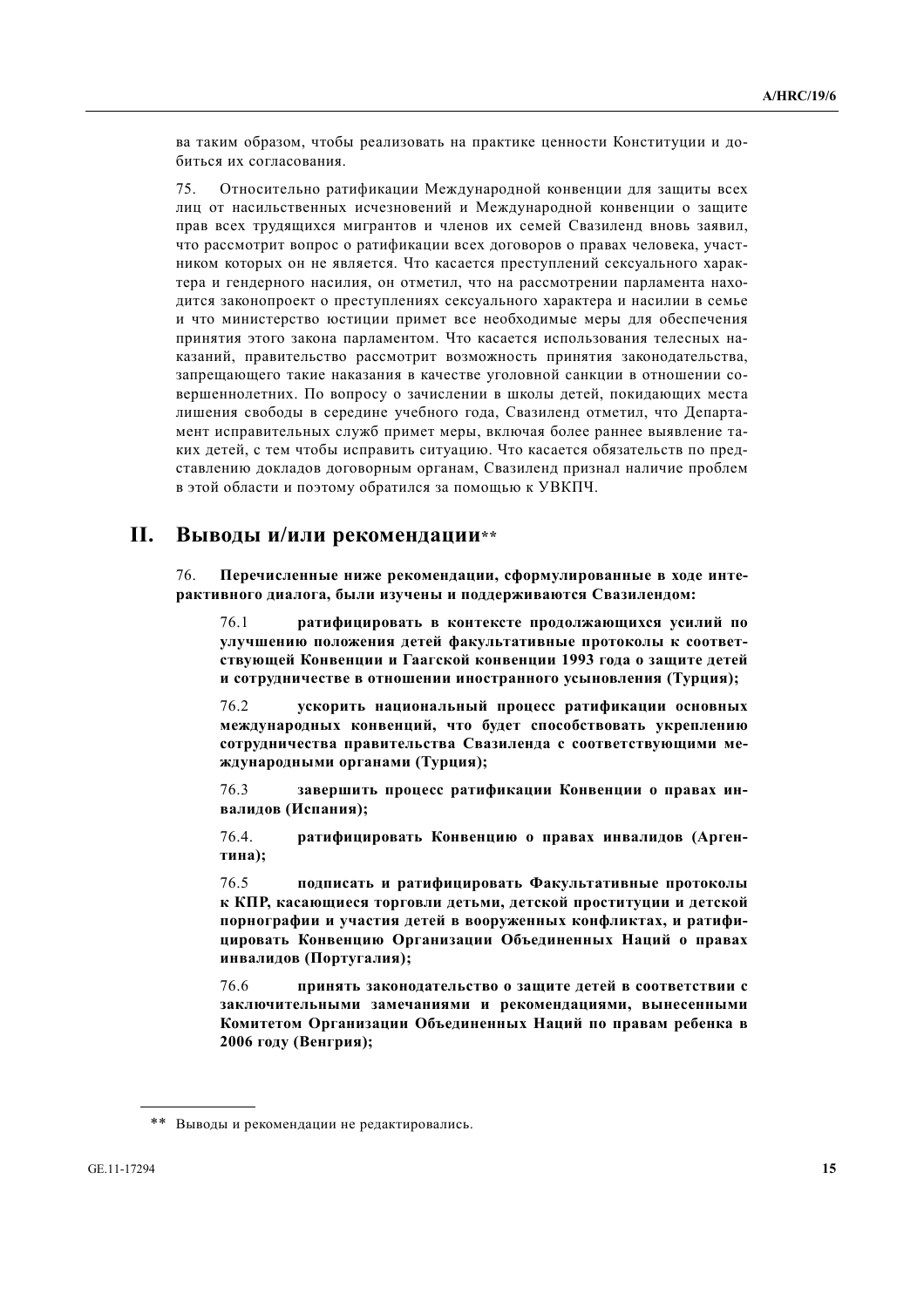76.7 рассмотреть возможность приведения национальных зако-**НОВ, ВКЛЮЧАЯ НОРМЫ ОбЫЧНОГО ПРАВА, В СООТВЕТСТВИЕ С ГАРАНТИЯМИ, содержащимися в Конституции Королевства Свазиленд, а также с** ПОЛОЖЕНИЯМИ МЕЖДУНАРОДНЫХ ДОГОВОРОВ О ПРАВАХ ЧЕЛОВЕКА, УЧАСТНИ**ком которых является Свазиленд (Южная Африка);** 

76.8 **•• УСКОРИТЬ ПРИНЯТИЕ ЗАКОНА О благосостоянии и защите де**тей, чтобы в интересах детей обеспечить соответствие внутренних законодательства, политики и практики международным стандартам (Румыния);

76.9 разработать Национальную стратегию и План действий в **области прав человека, активизировав параллельно с этим кампа-**НИЮ ПО ПОВЫШЕНИЮ УРОВНЯ ОСВЕДОМЛЕННОСТИ ШИРОКОЙ ОбЩЕСТВЕННОсти и других заинтересованных участников (Южная Африка);

76.10 **принять закон о Комиссии по правам человека и государ**ственному управлению в целях обеспечения ее независимости и фор**мальной доступности населению (Швейцария);** 

76.11 **принять законодательство в целях введения в действие** Комиссии по правам человека и государственному управлению, что**ɛɵ ɨɛɟɫɩɟɱɢɬɶ ɟɟ ɞɨɫɬɚɬɨɱɧɵɦ ɮɢɧɚɧɫɢɪɨɜɚɧɢɟɦ ɢ ɩɨɹɫɧɢɬɶ ɟɟ ɦɚɧ**дат гражданскому обществу и международному сообществу (Соеди**ненные Штаты Америки);** 

76.12 **ɭɫɨɜɟɪɲɟɧɫɬɜɨɜɚɬɶ ɧɚɰɢɨɧɚɥɶɧɨɟ ɭɱɪɟɠɞɟɧɢɟ ɩɨ ɩɪɚɜɚɦ** человека в целях приведения его в полное соответствие с Парижскими принципами за счет принятия необходимого законодательства (Испания);

76.13 • обеспечить оперативное принятие законодательства в целях наделения Комиссии по правам человека и государственному VПРАВЛЕНИЮ ЧЕТКИМИ ПОЛНОМОЧИЯМИ И ДОСТАТОЧНЫМИ РЕСУРСАМИ ДЛЯ **• беспечения ее доступности населению, эффективности, независимо**сти и беспристрастности (Швеция);

76.14 **принять Законопроект о комиссии по правам человека в целях учреждения НПЗУ в соответствии с Парижскими принципами**  $($ Индонезия);

76.15 расширить возможности в области расследований, укрепить независимость и правовые рамки Комиссии по правам человека и государственному управлению в соответствии с Парижскими принципами в целях ее аккредитации МКК (Мексика);

76.16 • оказать поддержку Комиссии по правам человека и государственному управлению в целях обеспечения ее деятельности (Ка-**Tap**);

76.17 разработать и применить национальную стратегию по ли**квидации стигматизации и дискриминации лиц, живущих с** ВИЧ/СПИДом, и обеспечить осиротевшим и уязвимым детям доступ **к** здравоохранению и образованию и защиту от насилия и жестокого  $\delta$ бращения (Канада);

76.18 принять всеобъемлющий национальный план действий в  $\delta$ бласти прав человека (Индонезия);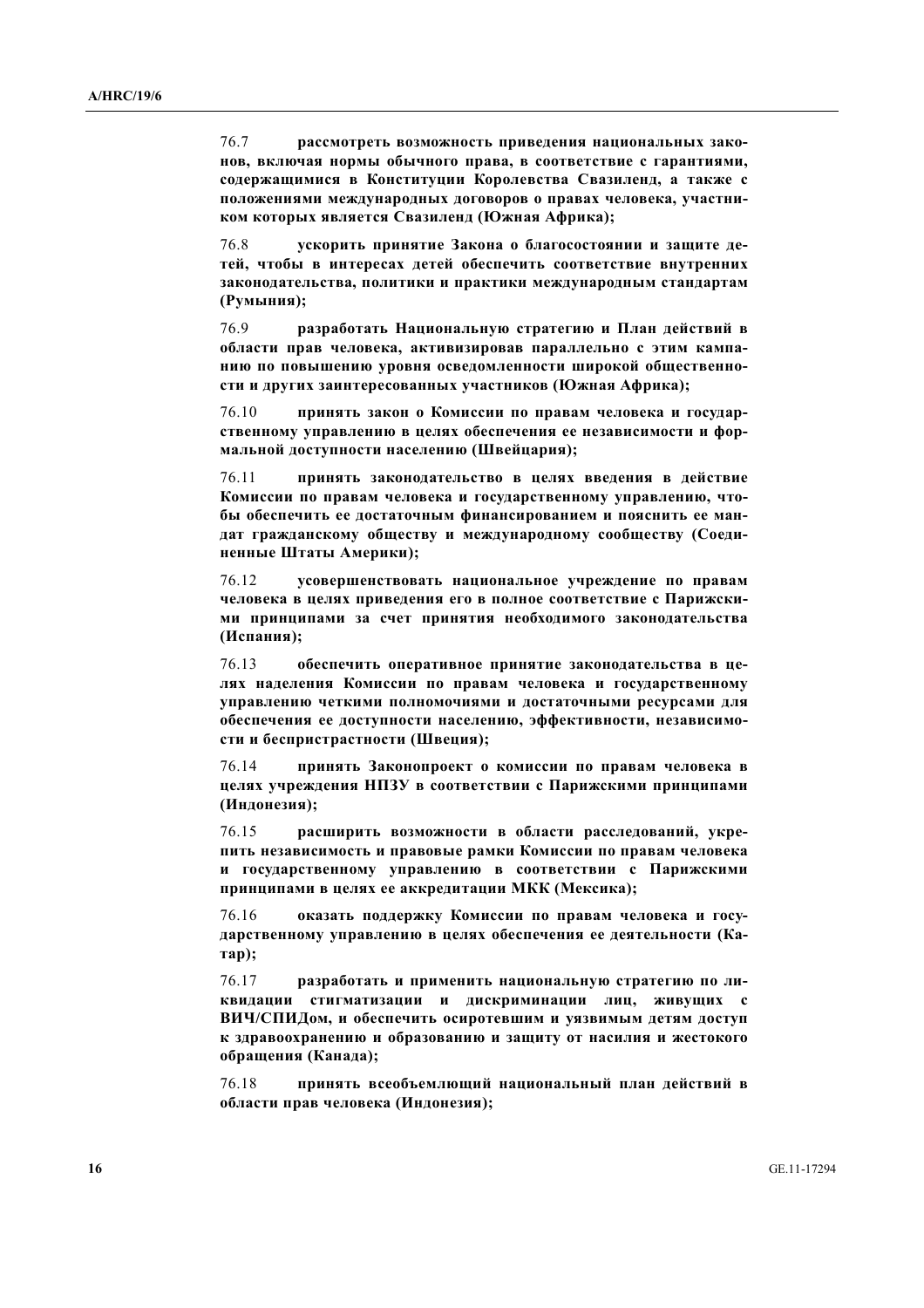76.19 **принять планы и программы по обучению в области поущрения прав человека и основных свобод и обеспечить последуюшую деятельность и выполнение рекомендаций и предложений, ка** $ca$ ющихся прав человека (Катар);

76.20 **принять меры по укреплению сотрудничества с договорными органами Организации Объединенных Наций, включая пред**ставление докладов по требованию этих органов (Норвегия);

 76.21 **ɪɟɝɭɥɹɪɧɨ ɜɡɚɢɦɨɞɟɣɫɬɜɨɜɚɬɶ ɫ ɞɨɝɨɜɨɪɧɵɦɢ ɨɪɝɚɧɚɦɢ,**  представлять им доклады, позволяющие контролировать выполне**ɧɢɟ ɦɟɠɞɭɧɚɪɨɞɧɵɯ ɞɨɝɨɜɨɪɨɜ (ɑɚɞ);**

76.22 принять дополнительные меры по ликвидации социальной дискриминации в отношении детей-инвалидов, безнадзорных детей и детей, живущих в сельской местности (Гана);

76.23 бороться с гендерным неравенством и дискриминацией и **иесмотреть возможность проведения реформ законодательства для ифеспечения равенства мужчин и женщин перед законом (Бразилия);** 

76.24 **при поддержке международного сообщества принять стра-**Тегии, направленные на искоренение любой практики, которая нарушает права женщин, сделав особый упор на предотвращении, наказании и устранении любых форм гендерного насилия, и активизировать меры, принимаемые с целью обеспечения равенства перед за**коном гражданских, политических, экономических и социальных** прав мужчин и женщин (Аргентина);

76.25 внести изменения в Закон о браке, в частности в его поло-ЖЕНИЯ О СУПРУЖЕСКИХ ПРАВАХ, КОТОРЫЕ НАРУШАЮТ ПРИНЦИП РАВЕНСТВА, **ограничивая возможности получения банковских кредитов и приобретения в собственность имущества путем постановки этого в зави**симость от получения письменного согласия мужа (Уругвай);

76.26 принять все необходимые меры, направленные на искоренение дискриминации в отношении детей, принадлежащих к наибодее уязвимым группам, посредством более активного и адресного **ɨɤɚɡɚɧɢɹ ɫɨɰɢɚɥɶɧɵɯ ɭɫɥɭɝ, ɨɫɭɳɟɫɬɜɥɟɧɢɹ ɢɧɮɨɪɦɚɰɢɨɧɧɨ**просветительских программ по вопросам их особых потребностей и расширения доступа к образованию (Уругвай);

76.27 разработать необходимые программы и меры по практической поддержке осуществления законодательства о запрещении дис**криминации в отношении женщин и обеспечения их равноправия** (Мексика);

76.28 **удвоить усилия по достижению гендерного равенства пу**тем применения более системного подхода к просвещению общест**венности в этой области с особым упором на проблемы и последствия насилия в семье и сексуальной эксплуатации женщин (Тринидад и Тобаго);** 

76.29 • УЛУЧШИТЬ УСЛОВИЯ СОДЕРЖАНИЯ В ТЮРЬМАХ И ДРУГИХ ИСПРА**вительных учреждениях Свазиленда (Австралия);** 

76.30 рассмотреть вопрос об ускорении процесса принятия зако**на о насилии в семье (Бразилия);**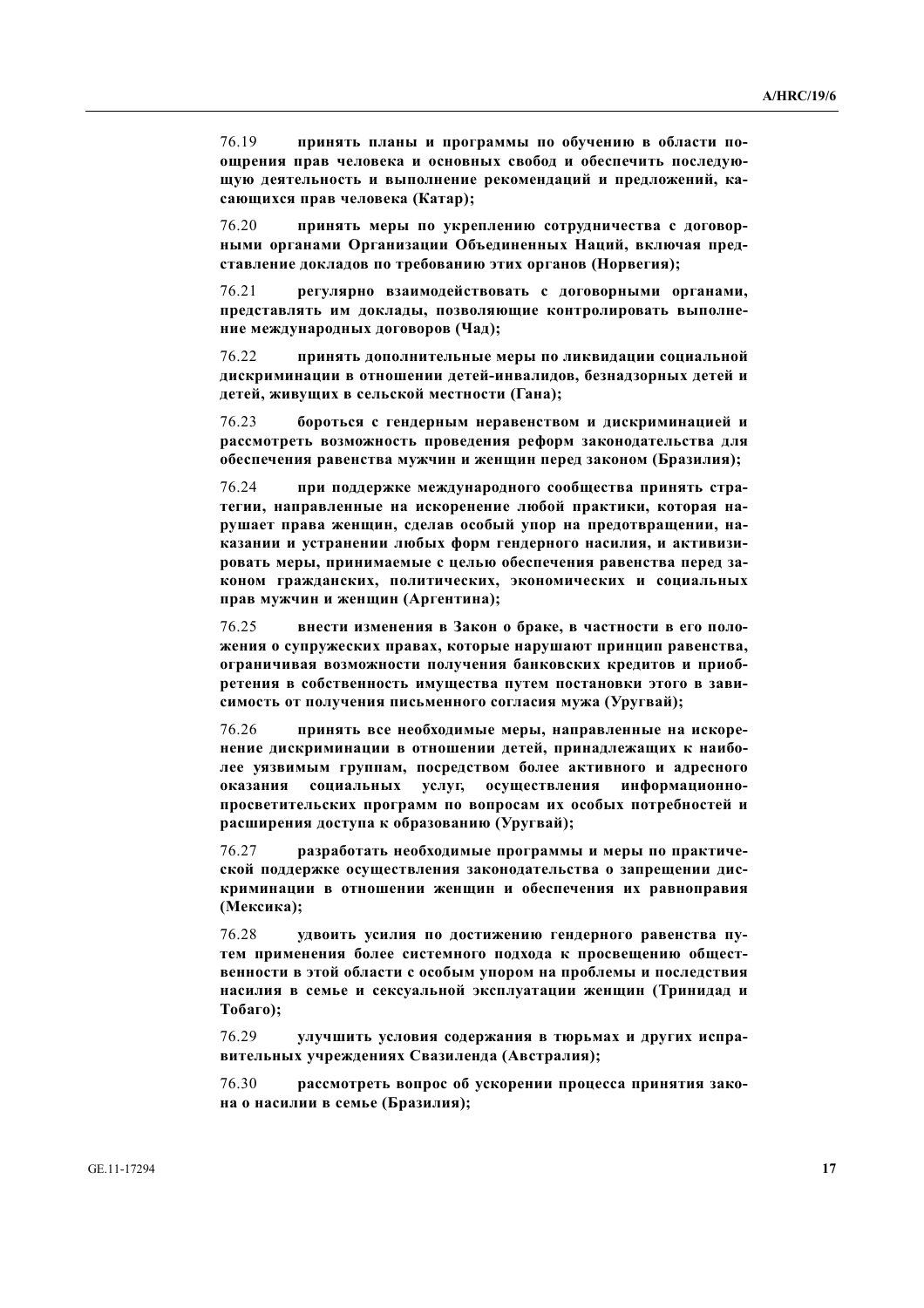76.31 рассмотреть возможность принятия всеобъемлющей политики по предотвращению жестокого обращения с детьми и безнадзорности в семьях и борьбы с этими явлениями (Бразилия);

 76.32 **ɨɫɭɳɟɫɬɜɢɬɶ ɩɪɨɝɪɚɦɦɵ ɨɛɭɱɟɧɢɹ ɢ ɩɪɨɫɜɟɳɟɧɢɹ ɜ ɰɟɥɹɯ ифеспечения использования мер, альтернативных телесным наказа-НИЯМ, В СООТВЕТСТВИИ С ПРИЗНАНИЕМ ЧЕЛОВЕЧЕСКОГО ДОСТОИНСТВА РЕ-** $6$ енка (Уругвай);

76.33 **принять меры по обеспечению незамедлительного приня**тия находящихся на рассмотрении парламента проекта закона о насилии в семье и преступлениях сексуального характера и других законопроектов по защите прав женщин (Соединенное Королевство);

76.34 **• активизировать программы полготовки лля сотрудников** правоохранительных органов (Алжир);

76.35 **вазработать программы подготовки в области прав человека для сотрудников судебных и правоохранительных органов, включая полицию, силы безопасности и исправительные учреждения** (Канада);

76.36 **принять конкретные и незамеллительные меры по гаран**тированию независимости и беспристрастности судебных органов (Канада);

76.37 **принять необходимые меры по обеспечению юридического НАДЗОРА НАД ПРАВООХРАНИТЕЛЬНЫМИ ОРГАНАМИ И СИЛАМИ безопасности** и соответствие их деятельности международным стандартам в области прав человека (Норвегия);

76.38 • обеспечить работу системы ювенальной юстиции по всей стране и повысить возраст уголовной ответственности в соответст**вии с применимыми международными стандартами (Словения);** 

76.39 **•• УДЕЛЯТЬ больше внимания защите и поощрению прав человека**, особенно при задержании и допросах подозреваемых и рассле-ДОВАНИИ СООбЩЕНИЙ О ТОРГОВЛЕ ЛЮДЬМИ, В РАМКАХ ПРОГРАММ ПОДГО- $\textbf{t}$ чэки сотрудников Свазилендских сил обороны "Умбутфо", Королевской полиции Свазиленда и исправительных учреждений (Соединен**ные Штаты Америки**);

76.40 **ускорить совершенствование судебной, политической и пе-НИТЕНЦИАРНОЙ СИСТЕМ И ПОДГОТОВКУ СОТРУДНИКОВ ПОЛИЦИИ В СООТВЕТ**ствии с международными стандартами в области прав человека (Свя- $\textbf{to}\$ **й** Престол);

76.41 ••• обеспечить свободу выражения мнений и право на свободу собраний и ассоциаций, ограниченные в интересах обеспечения об-**Шественной безопасности, обороны и общественного порядка (Гана);** 

76.42 ослабить законодательные и административные ограниче-**НИЯ НА РЕГИСТРАЦИЮ И РАбОТУ НЕЗАВИСИМЫХ СРЕДСТВ МАССОВОЙ ИНФОР**мации с целью обеспечения плюрализма информации (Словакия);

76.43 • обеспечить условия для создания частных средств массо**вой информации путем устранения законодательных и администра**тивных барьеров (Швейцария);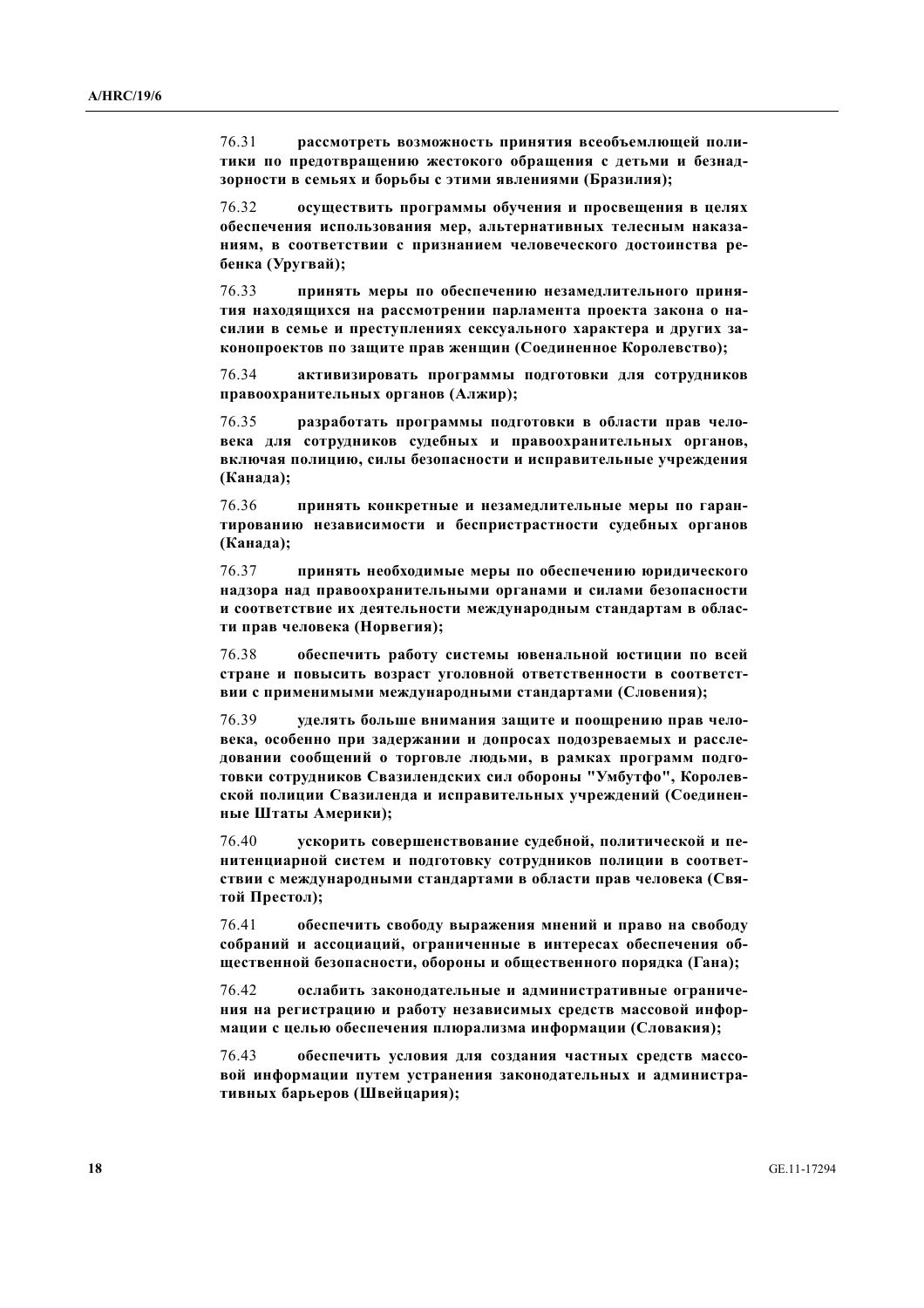76.44 разработать всеобъемлющую нормативную базу, гарантирующую свободу выражения мнений и свободные средства массовой **ɢɧɮɨɪɦɚɰɢɢ (Ƚɟɪɦɚɧɢɹ);**

76.45 **•• УВАЖАТЬ ПРАВО ВСЕХ ГРАЖДАН НА СВОбОДУ СОбраний, ассоциаɰɢɣ ɢ ɜɵɪɚɠɟɧɢɹ ɦɧɟɧɢɣ, ɤɨɬɨɪɨɟ ɝɚɪɚɧɬɢɪɨɜɚɧɨ Ʉɨɧɫɬɢɬɭɰɢɟɣ** Свазиленда и международными договорами о правах человека, в частности путем разрешения профессиональным, политическим и об-**Шественным организациям проводить мирные собрания, свободные от вмешательства государства (Соединенные Штаты Америки);** 

76.46 разработать нормативные рамки, гарантирующие свободу **ɜɵɪɚɠɟɧɢɹ ɦɧɟɧɢɣ ɢ ɫɜɨɛɨɞɭ ɩɪɟɫɫɵ (Ɍɪɢɧɢɞɚɞ ɢ Ɍɨɛɚɝɨ);**

76.47 **продолжать реализацию стратегий и планов социально**экономического развития для достижения целей развития тысячеле-**ТИЯ к** 2015 году (Куба);

76.48 **продолжать и укреплять принимаемые в настоящее время** меры по расширению доступа к услугам в области здравоохранения и  $\delta$ бразования для всех граждан и повышению их качества (Куба);

76.49 **вассмотреть возможность увеличения объема финансирования сектора здравоохранения в целях сокращения высоких пока**зателей детской и материнской смертности, заболеваемости туберкулезом и другими инфекционными и неинфекционными заболевания**ми** (Зимбабве);

76.50 продолжать увеличение инвестиций в проекты развития **ɫɟɥɶɫɤɨɝɨ ɯɨɡɹɣɫɬɜɚ ɫ ɢɫɩɨɥɶɡɨɜɚɧɢɟɦ ɬɚɤɢɯ ɩɟɪɟɞɨɜɵɯ ɦɟɬɨɞɨɜ, ɤɚɤ ɦɢɤɪɨɤɪɟɞɢɬɨɜɚɧɢɟ (Ɂɢɦɛɚɛɜɟ);**

76.51 **продолжать при поддержке международного сообщества ɫɨɜɟɪɲɟɧɫɬɜɨɜɚɬɶ ɫɢɫɬɟɦɵ ɨɛɟɫɩɟɱɟɧɢɹ ɩɢɬɶɟɜɨɣ ɜɨɞɨɣ, ɨɫɨɛɟɧɧɨ ɜ**  $c$ ельских районах (Сингапур);

76.52 поддерживать и расширять программы профилактики, на- $6\pi$ юдения и лечения ВИЧ/СПИДа (Сингапур);

76.53 **WAYERS REGISHERG WEATHLIGGE STEATERS OF BIGGOOGRAPHLIGHT REGISTER** детей, а также лиц, живущих с ВИЧ/СПИДом (Австралия);

76.54 **продолжать укрепление стратегии сокращения масштабов НИЩЕТЫ С ЦЕЛЬЮ, В ЧАСТНОСТИ, Обеспечения продовольственной безо-** $\bf$ пасности (Южная Африка);

76.55 в рамках борьбы со СПИДом оказывать поддержку мало**избеспеченным лицам и обеспечивать их доступ к медикаментам (ɋɜɹɬɨɣ ɉɪɟɫɬɨɥ);**

76.56 продолжать оказание услуг по дородовому наблюдению в **шелях сокращения материнской смертности (Святой Престол);** 

76.57 обеспечить всех жителей Королевства питьевой водой **(Святой Престол);** 

76.58 в рамках борьбы с ВИЧ/СПИДом и малярией оценить потребности в помощи и обратиться за такой помощью, в частности, к Всемирной организации здравоохранения (Марокко);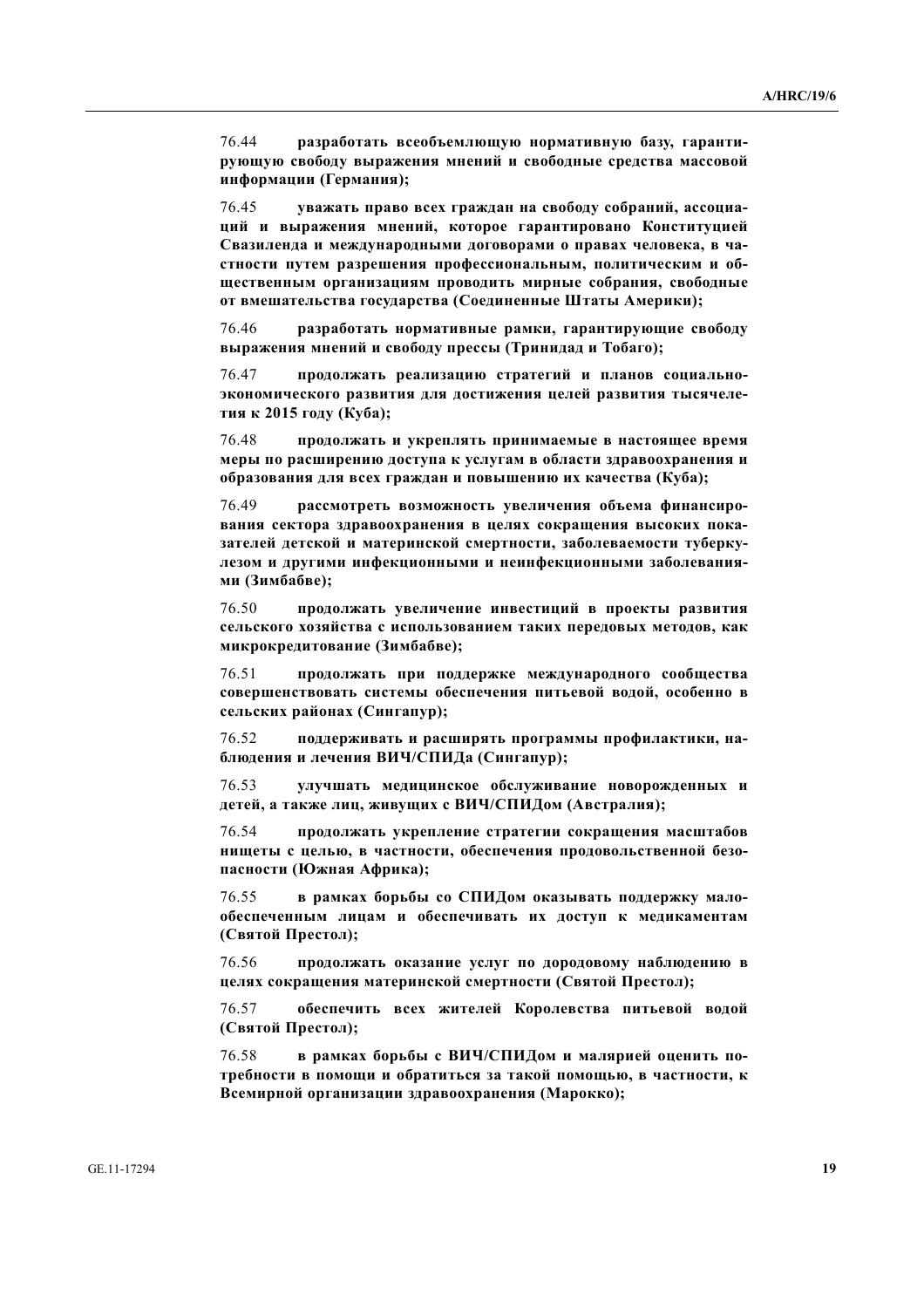76.59 **рассмотреть возможность разработки комплексной про**граммы развития человеческого потенциала (Марокко);

76.60 повысить интенсивность осуществления специальных ад**иесных программ в целях стимулирования экономического роста и** развития за счет создания возможностей трудоустройства, особенно для наиболее уязвимых слоев населения (Малайзия);

76.61 **• УКРЕПИТЬ КООРДИНАЦИЮ ПОЛИТИКИ В Области питания и** продовольственной безопасности, а также обеспечить доступ к доста-ТОЧНЫМ Объемам чистой и безопасной питьевой воды, особенно для представителей населения, живущих за чертой бедности (Малайзия);

76.62 **развернуть информационные кампании по вопросу о** ВИЧ/СИПДе в средствах массовой информации, а также методом информирования населения на дому о способах предотвращения заражения вирусом, в частности путем использования презервативов  $($ Португалия);

76.63 активизировать усилия по борьбе с нищетой и повышению **уровня жизни (Катар);** 

76.64 **вассмотреть возможность принятия законолательства, ко**торое, среди прочего, поможет сдерживать и пресекать определенное поведение, способствующее распространению ВИЧ-инфекции (Объединенное Королевство Танзания);

76.65 обеспечить осуществление права на образование для всех, VДеляя особое внимание реализации этого права девочками (Алжир);

76.66 активизировать усилия по повышению уровня посещения школ девочками путем изменения традиционных обычаев и убежде**ний, которые препятствуют получению образования девочками (Индонезия);** 

76.67 **продолжать поиск решений для обеспечения детей, отбывающих наказание в виде лишения свободы, возможностью продол-**ЖИТЬ ОбУЧЕНИЕ В ШКОЛЕ ПОСЛЕ ОКОНЧАНИЯ СРОКА НАКАЗАНИЯ (БУРКИНА- $\Phi$ **aco**):

76.68 продолжать усилия по созданию и реализации национальных программ в отношении права на образование и качества образо**вания на всех уровнях по всей стране (Катар);** 

76.69 продолжать сотрудничество с процессом УПО и работать в тесном взаимодействии с гражданским обществом по выполнению **рекомендаций, принимаемых в ходе этого процесса (Норвегия);** 

76.70 дополнительно поощрять участие гражданского общества **в качестве партнера правительства в деле поощрения и защиты прав** человека (Индонезия);

76.71 продолжать принимать меры по обеспечению фундамен-Тальных и основных прав человека граждан государства (Уганда);

76.72 определить потребности в технической и финансовой по**мощи для представления всех просроченных докладов договорным органам** (Алжир);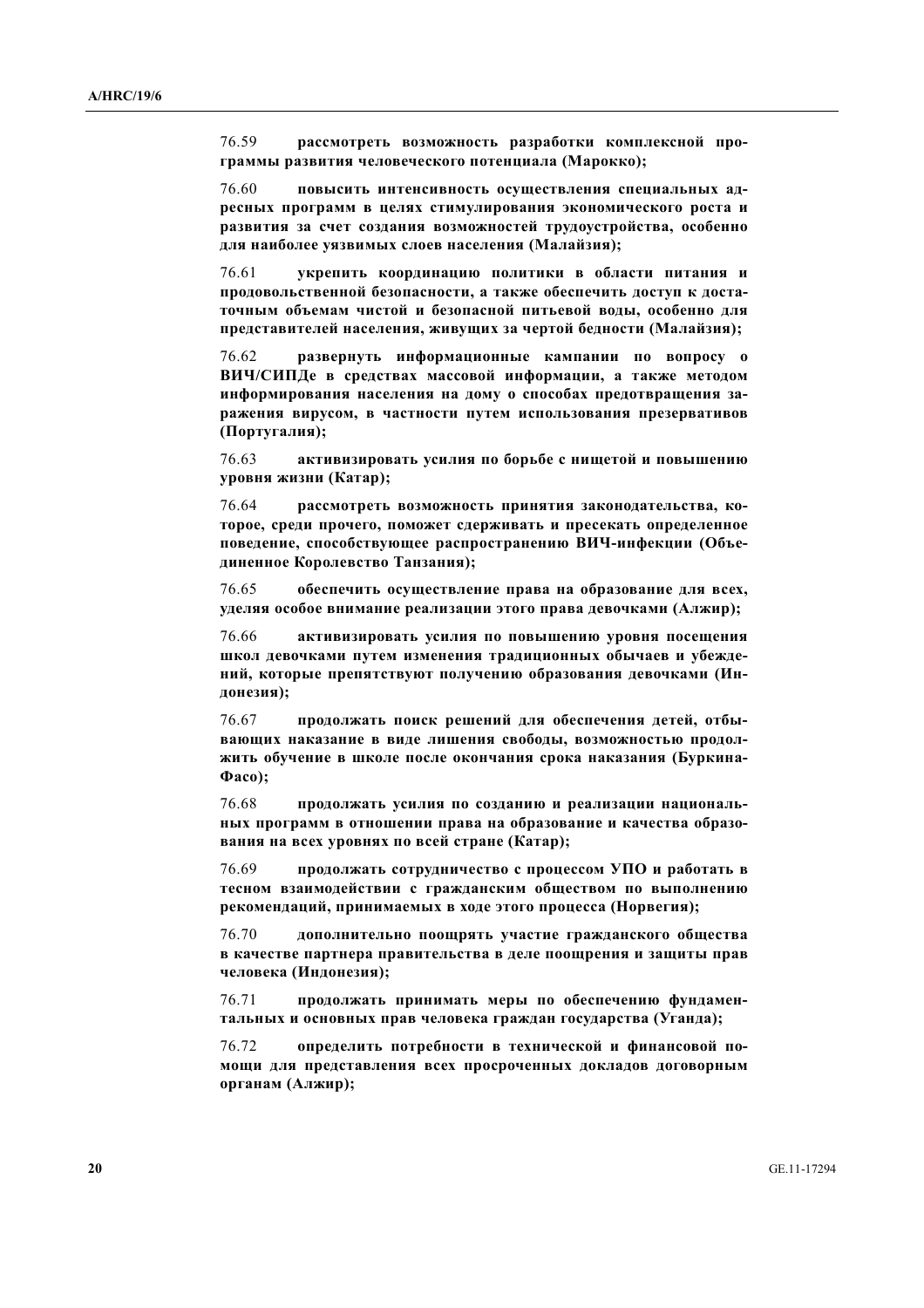76.73 обратиться за технической помощью к международному сообществу в процессе разработки Национальной стратегии и плана действий в области прав человека (Мозамбик);

76.74 **•• обратиться за технической помощью и поддержкой к** УВКПЧ и другим органам, учреждениям и фондам Организации Объединенных Наций, в том числе в отношении подготовки просро**ченных докладов в договорные органы (Малайзия);** 

76.75 рационально использовать техническое содействие УВКПЧ для доработки просроченных докладов (Буркина-Фасо).

77. Следующие рекомендации будут рассмотрены Свазилендом, который Представит ответ в надлежащий срок, но не позднее, чем к девятнадцатой сессии Совета по правам человека в марте 2012 года. Ответы Свазиленда **НА** ЭТИ РЕКОМЕНДАЦИИ будут ВКЛЮЧЕНЫ В ИТОГОВЫЙ ДОКЛАД, ПРИНЯТЫЙ СОВЕтом по правам человека на его девятнадцатой сессии:

77.1 **ватифицировать Международную конвенцию для защиты всех лиц от насильственных исчезновений и Римский статут Международного уголовного суда (Франция);** 

77.2 **и ратифицировать Факультативный протокол к Конвенции** против пыток (ФП-КПП); создать национальный механизм предот**вращения пыток, предусмотренный в этом договоре; отменить поло-Жения закона 2008 года о пресечении терроризма, которые допускают** применение пыток полицией (Франция);

77.3 рассмотреть возможность ратификации второго Факульта-**ТИВНОГО ПРОТОКОЛА К МЕЖДУНАРОДНОМУ ПАКТУ О ГРАЖДАНСКИХ И ПОЛИ**тических правах (Венгрия);

77.4 **ватифицировать второй Факультативный протокол к ɆɉȽɉɉ (ɒɜɟɣɰɚɪɢɹ);** 

77.5 присоединиться ко всем не ратифицированным к настоя**шему времени договорам о правах человека, в частности к ФП-КПП,** Первому Факультативному протоколу к МПГПП и Факультативному **протоколу к КЛДЖ (Турция);** 

77.6 ратифицировать второй Факультативный протокол к **ɆɉȽɉɉ (Ƚɟɪɦɚɧɢɹ);** 

77.7 подписать и ратифицировать остающиеся основные международные договоры о правах человека и Римский статут Междуна**родного уголовного суда (Словения);** 

77.8 присоединиться ко второму Факультативному протоколу к МПГПП и отменить смертную казнь (Словения);

77.9 рассмотреть вопрос о присоединении к ФП-КЛДЖ, ФП-КПП и Римскому статуту (Бразилия);

77.10 завершить процесс ратификации Международной конвен-**ЩИИ ДЛЯ ЗАЩИТЫ ВСЕХ ЛИЦ ОТ НАСИЛЬСТВЕННЫХ ИСЧЕЗНОВЕНИЙ (ИСПАния**);

77.11 ратифицировать Международную конвенцию для защиты **всех лиц от насильственных исчезновений, Международную конвен-**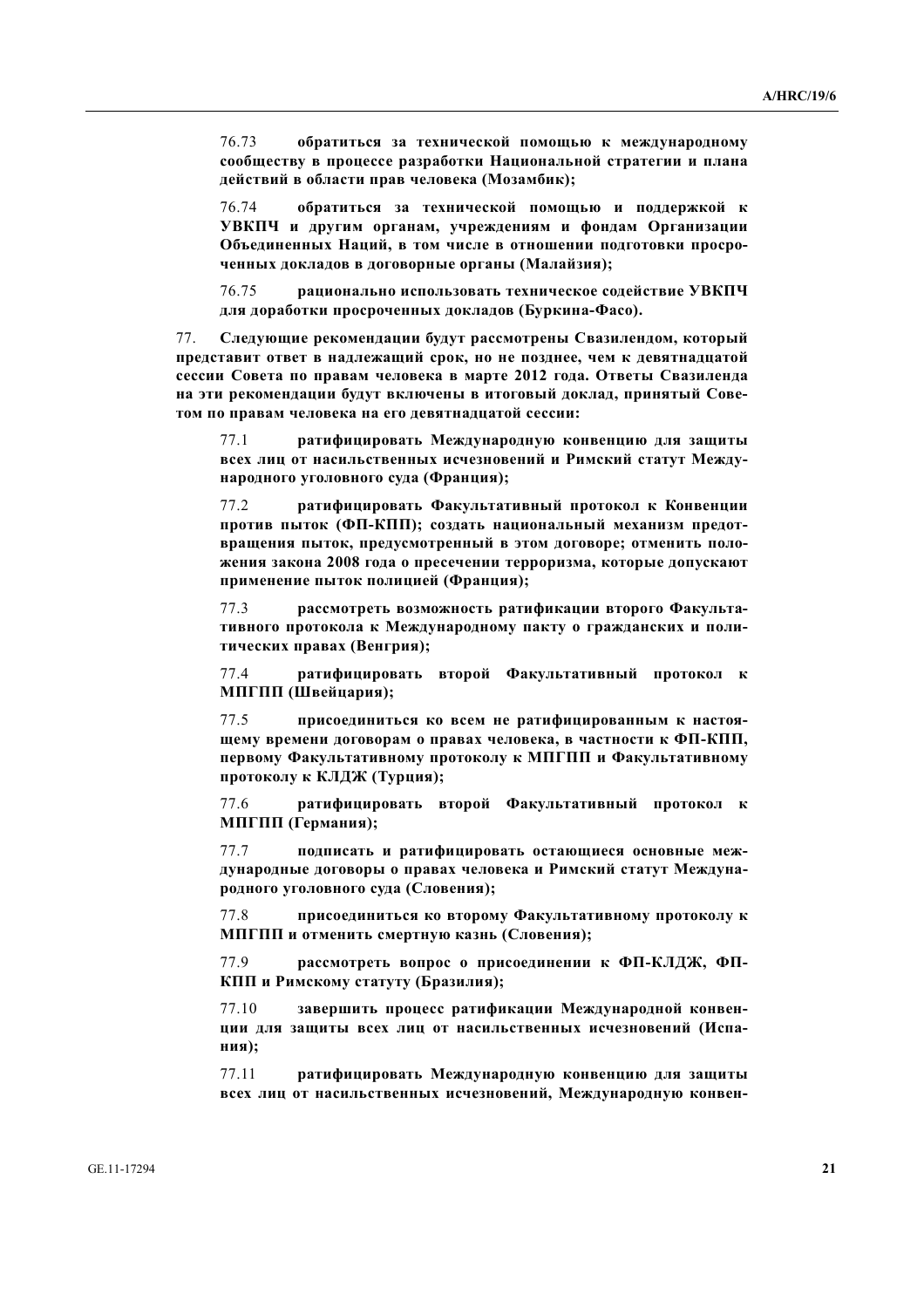**щию** о защите прав всех трудящихся-мигрантов и членов их семей, **Ɏɚɤɭɥɶɬɚɬɢɜɧɵɣ ɩɪɨɬɨɤɨɥ ɤ ɄɅȾɀ (Ⱥɪɝɟɧɬɢɧɚ);** 

77.12 ратифицировать ФП-КПП (Соединенное Королевство);

77.13 **. • ратифицировать ФП-КПП (Святой Престол):** 

77.14 **вассмотреть возможность ратификации второго Факульта**тивного протокола к МПГПП (Румыния);

**77.15 . ратифицировать МКПТМ (Буркина-Фасо);** 

77.16 **полписать и ратифицировать оба факультативных протокола к МПГПП** (Португалия);

77.17 **направить постоянное приглашение специальным доклад**чикам и рабочим группам правозащитной системы Организации Объединенных Наций (Норвегия);

77.18 **иаправить постоянное приглашение специальным проце**дурам Совета по правам человека Организации Объединенных На-**ЩИЙ И УКРЕПИТЬ СОТРУДНИЧЕСТВО СО ВСЕМИ ПРАВОЗАЩИТНЫМИ ОРГАНАМИ** (Румыния);

77.19 **в позитивном ключе рассмотреть просьбу о посещении** Специального докладчика по вопросу о поощрении и защите права **НА СВОбОДУ МНЕНИЙ И ИХ СВОбОДНОЕ ВЫРАЖЕНИЕ И НАПРАВИТЬ ПОСТОЯНное приглашение всем специальным процедурам Совета по правам** человека (Латвия);

77.20 незамедлительно отменить положения законов и подзакон-**НЫХ АКТОВ, ДИСКРИМИНАЦИОННЫХ ПО ОТНОШЕНИЮ К ЖЕНЩИНАМ, И ПРИ-**НЯТЬ НОВЫЕ ЗАКОНЫ В СООТВЕТСТВИИ С ПРИНЦИПОМ ГЕНДЕРНОГО РАВЕНСТ**ва, как предусмотрено в ратифицированной Свазилендом КЛДЖ** (Франция);

77.21 **принять конкретные меры по отмене законов и практики.** ДИСКРИМИНИРУЮЩИХ ЖЕНЩИН, В ТОМ ЧИСЛЕ В ОТНОШЕНИИ ИМУЩЕСТВЕН**ных**, земельных и супружеских прав (Канада);

77.22 **принять дополнительные меры по искоренению дискриɦɢɧɚɰɢɨɧɧɵɯ ɤɭɥɶɬɭɪɧɵɯ ɨɛɵɱɚɟɜ (Ƚɚɧɚ);** 

77.23 внести изменения и дополнения в действующее законода-ТЕЛЬСТВО, С ТЕМ ЧТОбЫ ПОЗВОЛИТЬ ЖЕНЩИНАМ ОТКРЫВАТЬ бАНКОВСКИЕ счета и регистрировать собственность на свое имя (Швейцария);

77.24 продолжать заменять смертные приговоры лишением сво**боды и ввести де-факто мораторий на исполнение высшей меры на**казания с целью последующей абсолютной отмены смертной казни (Франция);

77.25 квалифицировать пытку в качестве уголовного преступле**ния и принять эффективные меры по предотвращению и наказанию** применения пыток (Франция);

77.26 ввести официальный мораторий на применение смертной **казни в качестве шага на пути к ее полной отмене (Венгрия);** 

77.27 **ycuлить меры, направленные на предотвращение всех ви**дов пыток и бесчеловечного или унижающего достоинство обраще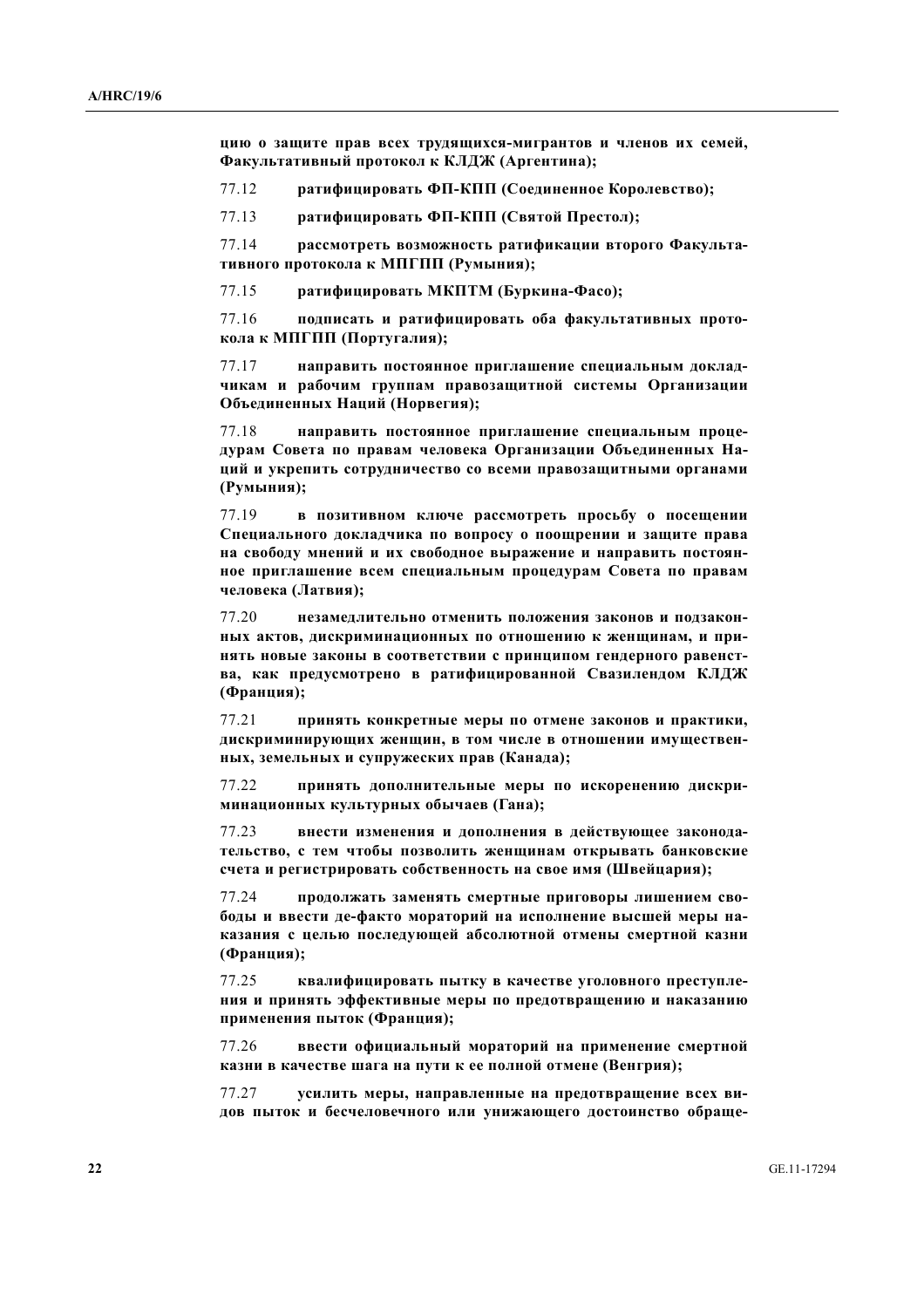**НИЯ, ВКЛЮЧАЯ ПРОВЕДЕНИЕ СООТВЕТСТВУЮЩЕЙ ПОДГОТОВКИ ПО ВОПРОСАМ** прав человека для сотрудников правоохранительных органов, обеспечивая привлечение к ответственности виновных, а также возме**шение вреда жертвам и их реабилитацию (Словакия);** 

77.28 **•• создать комиссии по расследованию всех случаев смерти** под стражей, которые происходят в органах полиции, армии, пенитенциарных учреждениях и т.д. (Швейцария);

77.29 ввести мораторий на применение смертной казни с конеч**ной целью ее отмены (Швейцария);** 

77.30 принять меры по отмене смертной казни (Австралия);

77.31 **3апретить телесные наказания во всех учреждениях (Словения**);

77.32 рассмотреть вопрос об отмене смертной казни (Бразилия);

77.33 ввести мораторий на применение смертной казни с целью ее последующей отмены и подписать и ратифицировать второй Фа**культативный протокол к МПГПП (Испания);** 

77.34 **в приоритетном порялке принять законолательство, уста-**НАВЛИВАЮЩЕЕ УГОЛОВНУЮ ОТВЕТСТВЕННОСТЬ ЗА ПРИМЕНЕНИЕ ПЫТОК, И **ибеспечить объективное и эффективное расследование всех соответствующих фактов в соответствии с обязательствами по Конвенции про**тив пыток (Испания);

77.35 принять законодательство, непосредственно определяющее **и криминализирующее пытки и устанавливающее эффективные меры** предотвращения и наказания любых нарушений (Швеция);

77.36 **провести срочный пересмотр законодательства, подзакон-НЫХ АКТОВ И ПРОЦЕДУР, КАСАЮЩИХСЯ ПРИМЕНЕНИЯ СИЛЫ И ОГНЕСТРЕЛЬНОГО**  $\Phi$   $\Phi$   $\Phi$   $\Phi$   $\Phi$   $\Phi$   $\Phi$   $\Phi$   $\Phi$   $\Phi$   $\Phi$   $\Phi$   $\Phi$   $\Phi$  $\Phi$   $\Phi$  $\Phi$   $\Phi$  $\Phi$  **<b>** $\Phi$  $\Phi$   $\Phi$  $\Phi$   $\Phi$  $\Phi$  *<i>* $\Phi$  $\Phi$   $\Phi$   $\Phi$  $\Phi$  $\Phi$  $\Phi$  $\Phi$ 

77.37 принять все возможные меры для отмены смертной казни (Аргентина);

77.38 **предусмотреть в законолательстве четко выраженный за**прет телесных наказаний во всех сферах (Уругвай);

77.39 отменить смертную казнь (Святой Престол);

77.40 **ɨɬɦɟɧɢɬɶ ɫɦɟɪɬɧɭɸ ɤɚɡɧɶ (Ɋɭɦɵɧɢɹ);** 

77.41 ввести официальный мораторий на применение смертной казни с целью ее отмены (Португалия);

77.42 в позитивном ключе рассмотреть вопрос о введении моратория на применение смертной казни с целью ее отмены (Мексика);

77.43 отменить смертную казнь в законодательстве, учитывая, **что последний раз смертный приговор приводился в исполнение в 1983** году (Бурунди);

77.44 **•• создать независимый орган для рассмотрения жалоб на** пытки в целях обеспечения возмещения вреда жертвам пыток и борь- $6$ ы с безнаказанностью (Швейцария);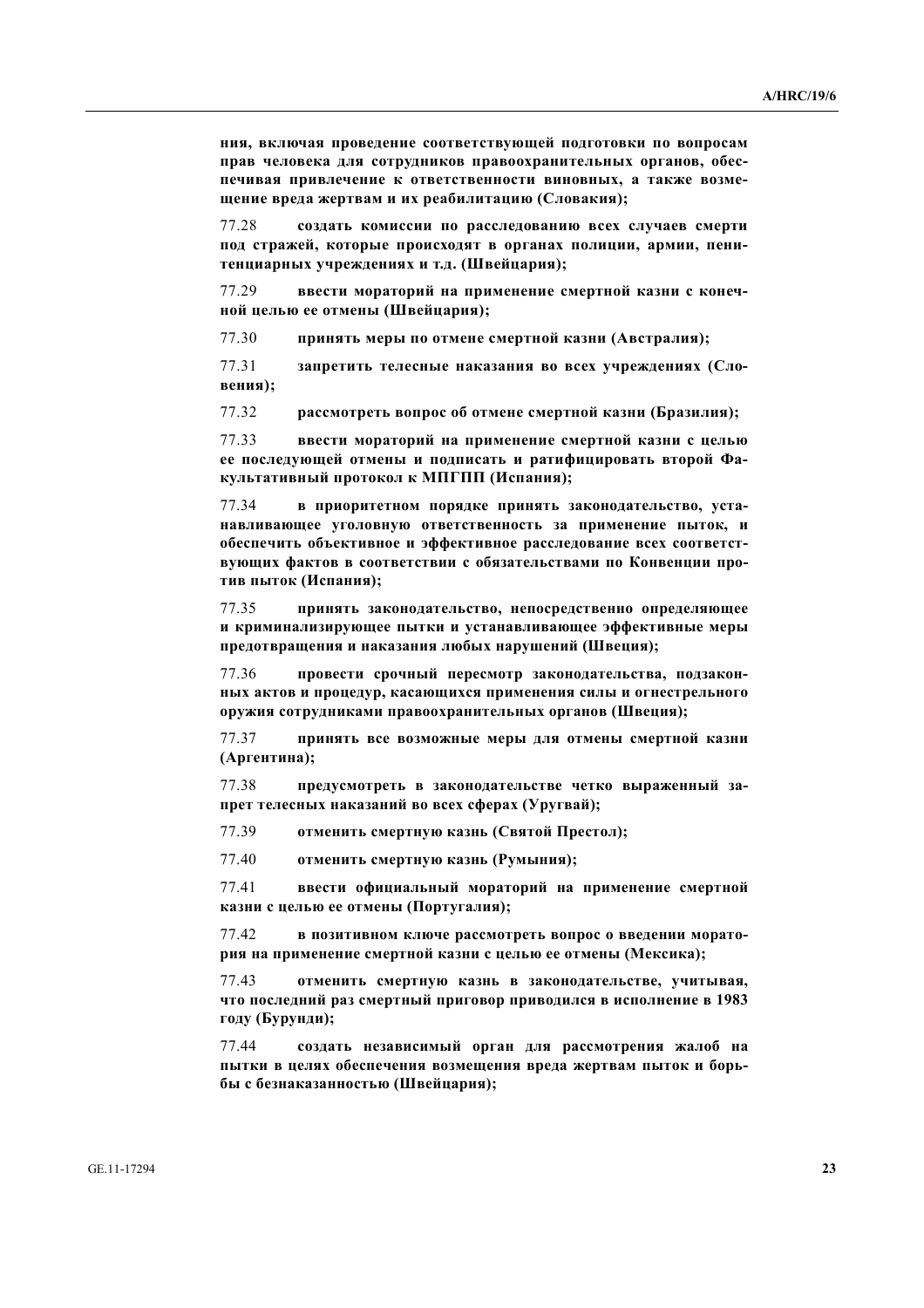77.45 принять меры по ликвидации безнаказанности за чрезмерное использование меры предварительного заключения, жестокое обращение и предполагаемые пытки при содержании под стражей в по-ЛИЦИИ, ПУТЕМ расследования всех случаев и привлечения к ответствен-**НОСТИ ВСЕХ ВИНОВНЫХ (НОРВЕГИЯ);** 

77.46 **•• создать следственную комиссию и расследовать все случаи** пыток и нарушений прав человека и привлечь к ответственности ви-**НОВНЫХ** (Соединенное Королевство);

77.47 **ПРИНЯТЬ МЕРЫ ПО ПРЕЛОТВРАШЕНИЮ НАСИЛИЯ В ОТНОШЕНИИ** ЛГБТ-сообщества посредством информационных и пропагандистских кампаний (Соединенные Штаты Америки);

 77.48 **ɭɫɬɪɚɧɢɬɶ ɜɫɟ ɡɚɤɨɧɨɞɚɬɟɥɶɧɵɟ ɢ ɩɪɚɤɬɢɱɟɫɤɢɟ ɨɝɪɚɧɢɱɟ**ния, препятствующие свободному осуществлению гражданских и политических прав, в частности касающиеся свободы ассоциаций и выражения мнений, с тем чтобы разрешить создание политических партий и обеспечить уважение профсоюзных прав (Франция);

77.49 **привести национальное законодательство в соответствие с** Международными стандартами, касающимися гарантий свободы собраний и ассоциаций, в частности в том, что касается уведомления о проведении мирных собраний (Венгрия);

77.50 ••• обеспечить беспрепятственное осуществление права на свободу выражения мнений в соответствии с международными обязатель**ствами государства (Словакия);** 

77.51 рассмотреть возможность регистрации и работы политических партий, введения бо́льших политических свобод через свободные, справедливые, прозрачные демократические выборы (Словакия);

77.52 **принять законодательные меры для создания благоприят-НЫХ УСЛОВИЙ ДЛЯ СУЩЕСТВОВАНИЯ ПОЛИТИЧЕСКИХ ПАРТИЙ (ШВЕЙЦАРИЯ);** 

77.53 создать благоприятные условия для гражданского общества, **в котором граждане смогут свободно и в полной мере осуществлять** свои права на свободу мирных собраний и ассоциаций в соответствии с принципами демократии и международными обязательствами, предусмотренными МПГПП, включая отмену Королевского декрета 1973 го**да** (Норвегия);

77.54 принять незамедлительные меры по отмене законов, которые криминализируют и/или ограничивают свободу выражения мне**ний и средств массовой информации, в частности Закона о мятежах и** подрывной деятельности (1938 год), Закона о запрещенных публика**ɰɢɹɯ (1968 ɝɨɞ) ɢ ɩɨɥɨɠɟɧɢɣ Ɂɚɤɨɧɚ ɨ ɩɪɟɫɟɱɟɧɢɢ ɬɟɪɪɨɪɢɡɦɚ (2008 ГОД)** (Норвегия);

77.55 принять меры по дальнейшей демократизации, в том числе путем принятия законов, облегчающих регистрацию политических  $\bf{\textcolor{red}{\mathbf{H}}}\mathbf{a}\mathbf{p}\mathbf{T}\mathbf{H}\mathbf{H}$  (Австралия);

77.56 **•• УКРЕПИТЬ ИНСТИТУТЫ, СОЗДАННЫЕ ДЛЯ ЗАЩИТЫ ДЕМОКРАТИИ (Южная Африка);** 

77.57 отменить или в срочном порядке изменить Закон о пресече-**НИИ ТЕРРООРИЗМА 2008 ГОДА И ДРУГИЕ НОРМАТИВНЫЕ АКТЫ В ЦЕЛЯХ ПРИВЕ-**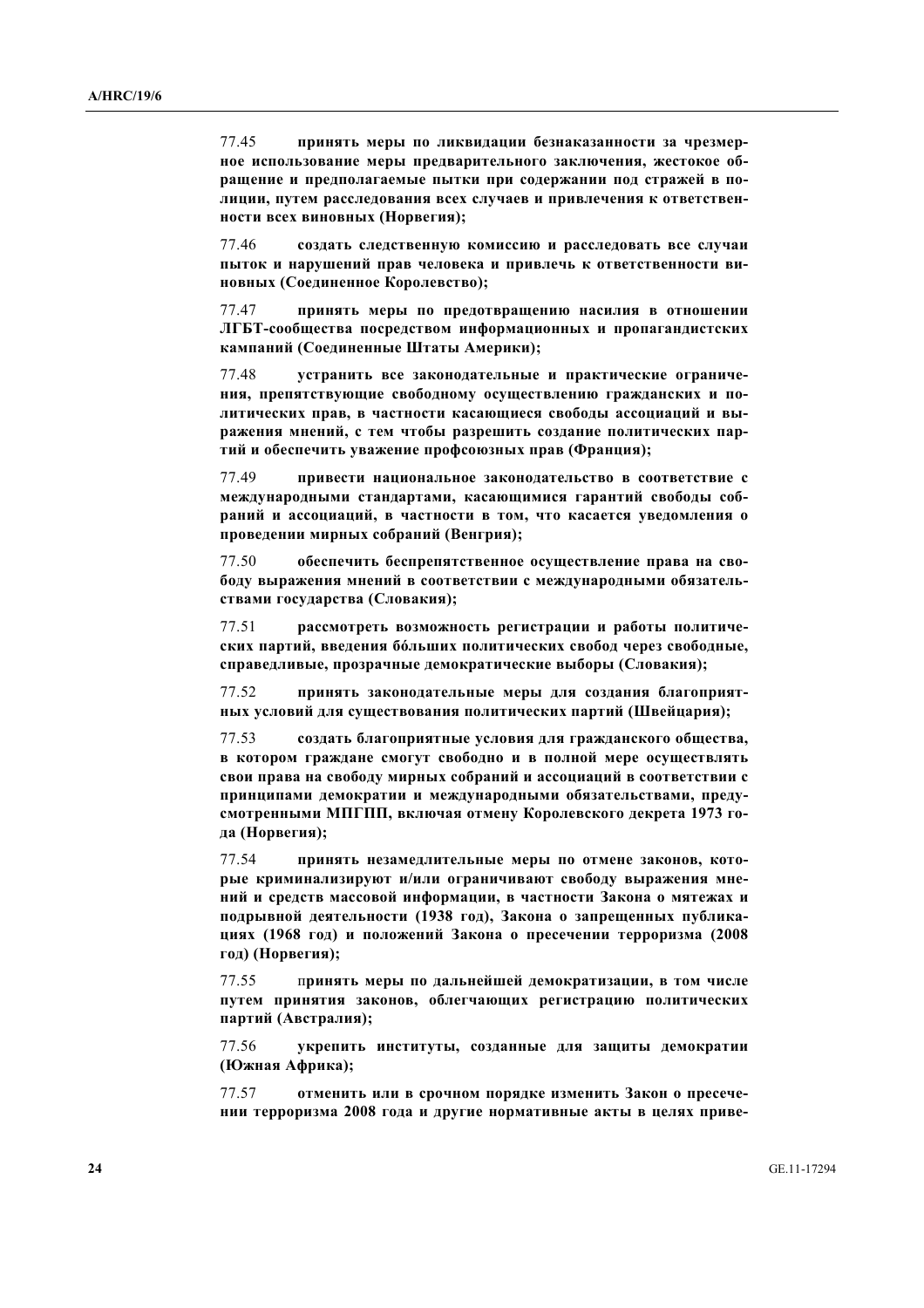дения их в соответствие с международными стандартами в области прав человека (Швеция).

78. Следующие рекомендации не поддерживаются Свазилендом:

78.1 **продолжать принимать меры по осуществлению ФП-КПП,** Первого Факультативного протокола к МПГПП и Факультативного протокола к КЛДЖ (Австралия);

78.2 **вассмотреть возможность принятия мер по ликвидации дискриминации в отношении трудящихся из числа представителей этни**ческих меньшинств (Бразилия);

78.3 • УКРЕПИТЬ РАССЛЕДОВАНИЕ НЕЗАВИСИМОЙ КОМИССИИ, Обработку Жалоб и представление информации о нарушениях прав человека государственными и негосударственными субъектами, включая расследо**вания утверждений о незаконных арестах и задержаниях в связи с ве**сенними акциями протеста (Соединенные Штаты Америки);

78.4 **принять конкретные меры по отмене уголовной ответствен-НОСТИ ЗА ОДНОПОЛЬЈЕ ОТНОШЕНИЯ И ПО ПРЕДОТВРАЩЕНИЮ ДИСКРИМИНАЦИИ** На основании семейного положения и сексуальной ориентации (Соеди**ненные Штаты Америки);** 

78.5 принять необходимые политические и законодательные меры по созданию конкретных рамок защиты от дискриминации на ос-**НОВАНИИ СЕКСУАЛЬНОЙ ОРИЕНТАЦИИ, ОТМЕНИТЬ ВСЕ ЗАКОНЫ, СОДЕРЖАЩИЕ** положения, дискриминационные по отношению к гомосексуализму, и провести информационно-пропагандистские кампании по этому вопросу (Испания);

78.6 **привести законодательство в соответствие с международ-НЫМИ Обязательствами в области прав человека путем отмены поло-**ЖЕНИЙ ЗАКОНОДАТЕЛЬСТВА, КОТОРЫЕ МОГУТ бЫТЬ ИСПОЛЬЗОВАНЫ ДЛЯ КРИ-МИНАЛИЗАЦИИ ГОМОСЕКСУАЛЬНЫХ ОТНОШЕНИЙ МЕЖДУ СОВЕРШЕННОЛЕТНИМИ лицами по взаимному согласию, и принять все необходимые меры для **• беспечения права на наивысший достижимый уровень здравоохранения, без дискриминации по признаку сексуальной ориентации или по**лового самоопределения (Португалия);

78.7 **пояснить статус всех политических партий и ввести много**партийные демократические выборы (Соединенное Королевство).

79. Все выводы и рекомендации, содержащиеся в настоящем докладе, отражают позицию представивших их государств и государства - объекта об**зора.** Их не следует рассматривать в качестве получивших одобрение Рабо**чей группы в целом.**